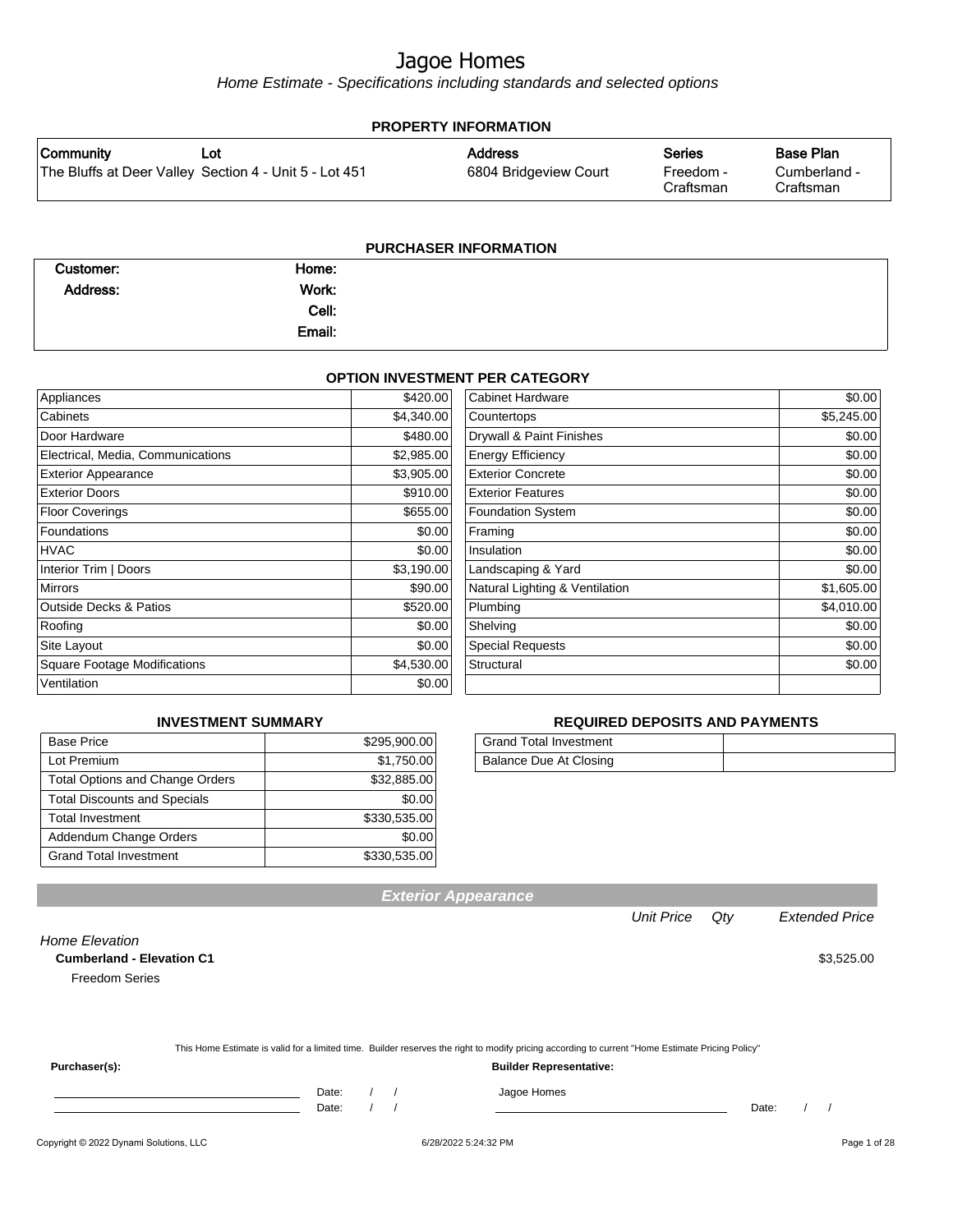Home Estimate - Specifications including standards and selected options

| Community<br>Lot<br>The Bluffs at Deer Valley Section 4 - Unit 5 - Lot 451                                                                                                                | <b>Address</b><br>6804 Bridgeview Court | <b>Series</b><br>Freedom -<br>Craftsman |     | <b>Base Plan</b><br>Cumberland -<br>Craftsman |
|-------------------------------------------------------------------------------------------------------------------------------------------------------------------------------------------|-----------------------------------------|-----------------------------------------|-----|-----------------------------------------------|
|                                                                                                                                                                                           | <b>Exterior Appearance</b>              |                                         |     |                                               |
|                                                                                                                                                                                           |                                         | <b>Unit Price</b>                       | Qty | <b>Extended Price</b>                         |
| <b>Home Exterior Brick</b><br><b>Brick Veneer Front - Per Plan</b>                                                                                                                        |                                         |                                         |     | Included in Price                             |
| Includes brick front of home. See plan for details. Does not include drop brick ledge.                                                                                                    |                                         |                                         |     |                                               |
| <b>Brick Color</b><br>Selected Brick Color: Brownstone                                                                                                                                    |                                         |                                         |     | Included in Price                             |
| <b>Address Stone</b>                                                                                                                                                                      |                                         |                                         |     |                                               |
| <b>Address Stone</b><br>Includes one 8"x16" address stone for front of the house. Street Number ONLY will be on the<br>stone. Location of address stone will be predetermined by builder. |                                         |                                         |     | \$380.00                                      |
|                                                                                                                                                                                           | <b>Foundation System</b>                |                                         |     |                                               |
|                                                                                                                                                                                           |                                         | <b>Unit Price</b>                       | Qty | <b>Extended Price</b>                         |
| <b>Foundation System</b>                                                                                                                                                                  |                                         |                                         |     |                                               |
| <b>Insulated Concrete Slab</b>                                                                                                                                                            |                                         |                                         |     | Included in Price                             |
|                                                                                                                                                                                           | <b>Energy Efficiency</b>                |                                         |     |                                               |
|                                                                                                                                                                                           |                                         | <b>Unit Price</b>                       | Qty | <b>Extended Price</b>                         |
| <b>HERS Rating</b><br>HERS Rated Home (Less than 85 Score)                                                                                                                                |                                         |                                         |     | Included in Price                             |
| Note - Jagoe Homes receives all applicable rebates for energy efficiency, utilities,<br>manufacturers, etc. Rebates have been reflected as a discount in Base Price of Home               |                                         |                                         |     |                                               |
|                                                                                                                                                                                           | <b>Square Footage Modifications</b>     |                                         |     |                                               |
|                                                                                                                                                                                           |                                         | <b>Unit Price</b>                       | Qty | <b>Extended Price</b>                         |
| <b>Square Footage Modifications</b><br><b>Convert Two-Story Foyer to 4th Bedroom</b>                                                                                                      |                                         |                                         |     | \$4,530.00                                    |
|                                                                                                                                                                                           | <b>Structural</b>                       |                                         |     |                                               |
|                                                                                                                                                                                           |                                         | <b>Unit Price</b>                       | Qty | <b>Extended Price</b>                         |
| Concrete Slab<br>Concrete Slab 4" thick (avg), 3500 psi, Slab fill 6" minimum, 6 mil polyethylene Vapor<br>Barrier, Termite Warranty 1 year                                               |                                         |                                         |     | Included in Price                             |
| <b>Foundation Block</b><br><b>Foundation Block Size 8"x8"x16"</b>                                                                                                                         |                                         |                                         |     | Included in Price                             |
| <b>Foundation Drain</b><br><b>Foundation Drain - Gravel French Drain</b>                                                                                                                  |                                         |                                         |     | Included in Price                             |
| This Home Estimate is valid for a limited time. Builder reserves the right to modify pricing according to current "Home Estimate Pricing Policy"<br>Purchaser(s):                         | <b>Builder Representative:</b>          |                                         |     |                                               |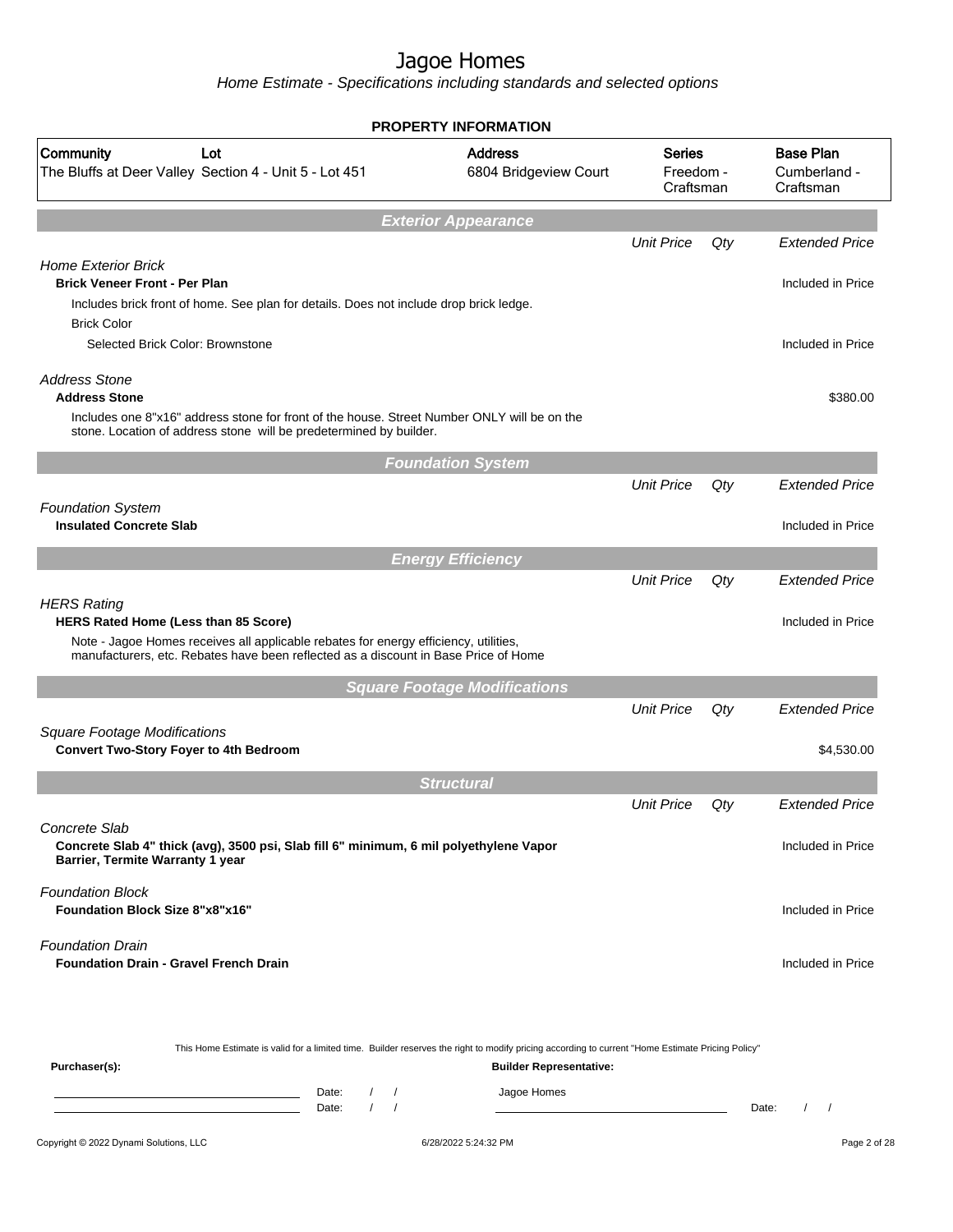Home Estimate - Specifications including standards and selected options

| <b>PROPERTY INFORMATION</b>                                                                               |                                         |                                         |     |                                               |
|-----------------------------------------------------------------------------------------------------------|-----------------------------------------|-----------------------------------------|-----|-----------------------------------------------|
| Community<br>Lot<br>The Bluffs at Deer Valley Section 4 - Unit 5 - Lot 451                                | <b>Address</b><br>6804 Bridgeview Court | <b>Series</b><br>Freedom -<br>Craftsman |     | <b>Base Plan</b><br>Cumberland -<br>Craftsman |
|                                                                                                           | <b>Outside Decks &amp; Patios</b>       |                                         |     |                                               |
|                                                                                                           |                                         | <b>Unit Price</b>                       | Qty | <b>Extended Price</b>                         |
| Outside Retreat Concrete Patio or Covered Patio<br>12' Wide x 12' Deep Concrete Patio, 3500 psi<br>Finish |                                         |                                         |     | \$520.00                                      |
| Selected Finish: Broom Finish                                                                             |                                         |                                         |     | Included in Price                             |
|                                                                                                           | <b>Exterior Doors</b>                   |                                         |     |                                               |
|                                                                                                           |                                         | <b>Unit Price</b>                       | Qty | <b>Extended Price</b>                         |
| Front Entry Door<br>HD Smooth Steel 3/0 Painted 4 Lite Hollister MHD-404-S04-1                            |                                         |                                         |     | \$240.00                                      |
| Consult with Design Coordinator for Glass Pattern, Door Handle, and Paint Selections.                     |                                         |                                         |     |                                               |
| <b>Glass Pattern</b>                                                                                      |                                         |                                         |     |                                               |
| Selected Glass Pattern: Clear                                                                             |                                         |                                         |     | Included in Price                             |
| 16' Craftsman Garage Overhead Door<br>Carriage House Stamped 16x7 Garage Door                             |                                         |                                         |     | Included in Price                             |
| CHI 5250   Stamped Carriage House Steel   Includes Decorative Hardware                                    |                                         |                                         |     |                                               |
| Color                                                                                                     |                                         |                                         |     |                                               |
| Selected Color: White                                                                                     |                                         |                                         |     | Included in Price                             |
| Dining Area Patio Door                                                                                    |                                         |                                         |     |                                               |
| Vinyl 6/0 Sliding Door w/ NO Grilles, Screen, and 1/0 Transom                                             |                                         |                                         |     | \$670.00                                      |
| Vinyl 6/0 Sliding Door w/ NO Grilles, Screen, and 1/0 Transom                                             |                                         |                                         |     |                                               |
| Color                                                                                                     |                                         |                                         |     |                                               |
| Selected Color: White                                                                                     |                                         |                                         |     | Included in Price                             |
| Garage-to-Home Door<br>Solid Core Smooth 5 Panel Equal 2/8 Door                                           |                                         |                                         |     | \$0.00                                        |
| Solid Core Smooth 5 Panel Equal 2/8 Door. Door will match interior door paint selection.                  |                                         |                                         |     |                                               |
|                                                                                                           |                                         |                                         |     |                                               |
| Garage Door Opener                                                                                        |                                         |                                         |     |                                               |
| Garage Door Opener(s) with 2 Transmitters                                                                 |                                         |                                         |     | Included in Price                             |
|                                                                                                           |                                         |                                         |     |                                               |
|                                                                                                           |                                         |                                         |     |                                               |
|                                                                                                           |                                         |                                         |     |                                               |

This Home Estimate is valid for a limited time. Builder reserves the right to modify pricing according to current "Home Estimate Pricing Policy"

**Purchaser(s): Builder Representative:** Date: / / Jagoe Homes<br>Date: / / Jagoe Homes Date: / / **Date: / / 2006** Date: / / / Date: / / /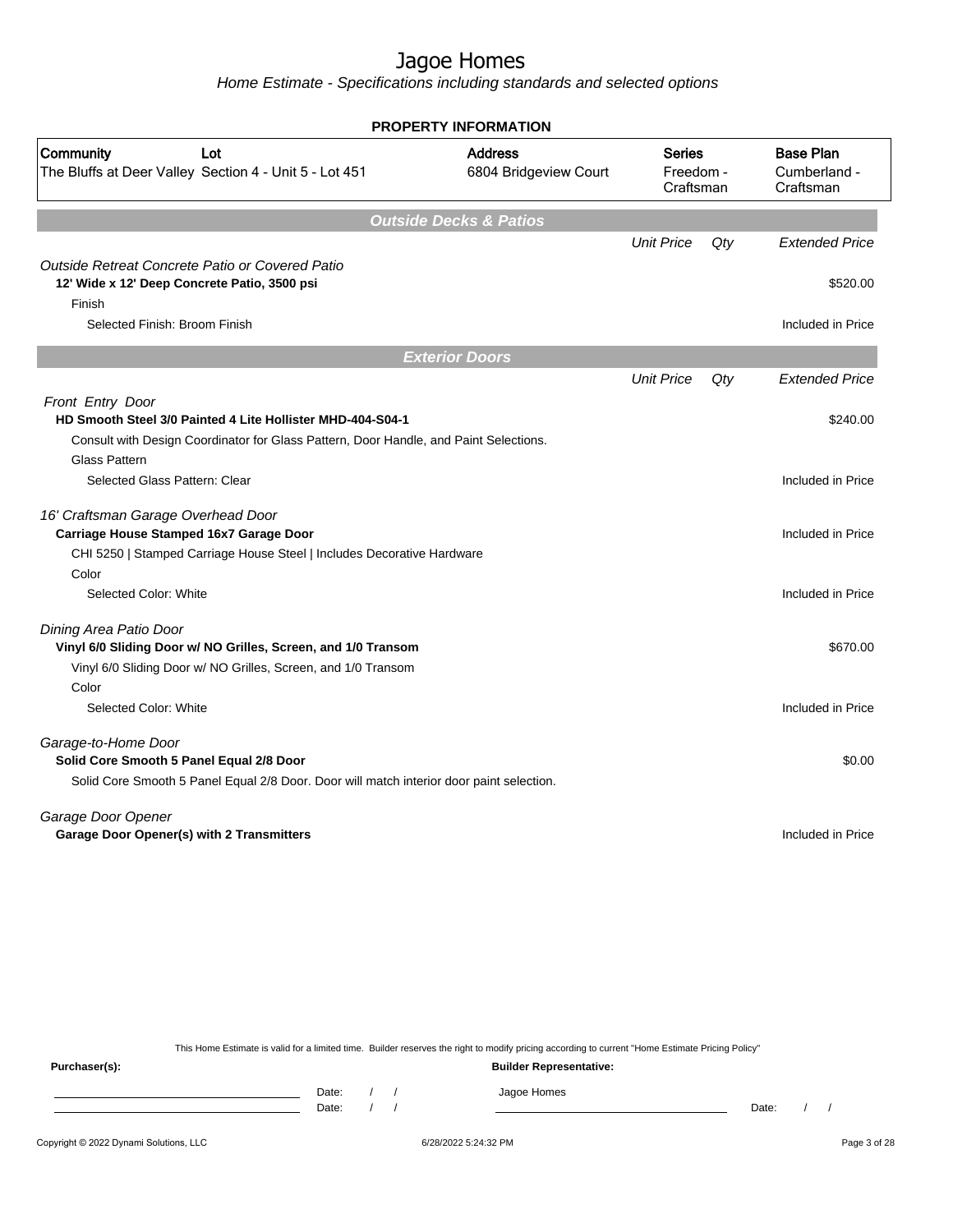Home Estimate - Specifications including standards and selected options

|                                                                                                                                                                                                                             | <b>PROPERTY INFORMATION</b>               |                                  |     |                                               |
|-----------------------------------------------------------------------------------------------------------------------------------------------------------------------------------------------------------------------------|-------------------------------------------|----------------------------------|-----|-----------------------------------------------|
| Community<br>Lot<br>The Bluffs at Deer Valley Section 4 - Unit 5 - Lot 451                                                                                                                                                  | <b>Address</b><br>6804 Bridgeview Court   | Series<br>Freedom -<br>Craftsman |     | <b>Base Plan</b><br>Cumberland -<br>Craftsman |
|                                                                                                                                                                                                                             | <b>Natural Lighting &amp; Ventilation</b> |                                  |     |                                               |
|                                                                                                                                                                                                                             |                                           | <b>Unit Price</b>                | Qty | <b>Extended Price</b>                         |
| <b>Entire Home Windows</b>                                                                                                                                                                                                  |                                           |                                  |     |                                               |
| Vinyl Low E Single Hung Window w/ GBG & Half Screen                                                                                                                                                                         |                                           |                                  |     | Included in Price                             |
| Vinyl Low E Single Hung Window w/ GBG & Half Screen. Glass is Clear unless otherwise<br>noted. Grilles are between the glass. Grille patterns will differ based on Home Series. Please<br>confirm with New Home Consultant. |                                           |                                  |     |                                               |
| <b>Window Color</b>                                                                                                                                                                                                         |                                           |                                  |     |                                               |
| Selected Window Color: White Exterior/White Interior                                                                                                                                                                        |                                           |                                  |     | Included in Price                             |
| <b>Entire Home Additional Windows</b>                                                                                                                                                                                       |                                           |                                  |     |                                               |
| Additional 4034 (approx 44" W x 73" H) Vinyl Low E Single Hung Window w/ GBG & Half<br>Screen                                                                                                                               |                                           |                                  |     | \$545.00                                      |
| Vinyl Low E Single Hung Window w/ GBG & Half Screen. Grilles are between the glass. Grille<br>patterns will differ based on Home Series. Please confirm with New Home Consultant.                                           |                                           |                                  |     |                                               |
| Technical Specification: This option is not available for the finished room over garage<br>(Bonus Room 3)                                                                                                                   |                                           |                                  |     |                                               |
| <b>Window Color</b>                                                                                                                                                                                                         |                                           |                                  |     |                                               |
| Selected Window Color: White                                                                                                                                                                                                |                                           |                                  |     | Included in Price                             |
| Entire Home Extended Jambs and Casing                                                                                                                                                                                       |                                           |                                  |     |                                               |
| Extended Jambs and Casing (No Window Stool) Package for Windows                                                                                                                                                             |                                           |                                  |     | Included in Price                             |
| Includes extended jambs and casing on all additional windows                                                                                                                                                                |                                           |                                  |     |                                               |
| Extended Jambs and Casing for Additional Windows                                                                                                                                                                            |                                           |                                  |     |                                               |
| <b>Extended Jambs and Casing (No Window Stool) Package for Windows</b>                                                                                                                                                      |                                           |                                  |     | Included in Price                             |
| Includes extended jambs and casing on all additional windows                                                                                                                                                                |                                           |                                  |     |                                               |
| Entire Home Fixed Window/Transom                                                                                                                                                                                            |                                           |                                  |     |                                               |
| Vinyl Fixed Glass Transom 4 Lite ST2020 (Approx 24"W x 23"H) (N/A for SHOWER)                                                                                                                                               |                                           | \$210.00                         | 4   | \$840.00                                      |
| Vinyl Fixed Glass 4 Lite Approx 24"W x 23"H Window. Placement predetermined per plan.<br>See New Home Consultant for details.<br>N/A for use in SHOWER.                                                                     |                                           |                                  |     |                                               |
| Technical Specification: ST2020 (23-3/8" x 22-5/8")                                                                                                                                                                         |                                           |                                  |     |                                               |
| Glass Pattern                                                                                                                                                                                                               |                                           |                                  |     |                                               |
| Selected Glass Pattern: Clear                                                                                                                                                                                               |                                           |                                  |     | Included in Price                             |
| <b>Comments: 3 - Foyer</b><br>1 - Laundry                                                                                                                                                                                   |                                           |                                  |     |                                               |

This Home Estimate is valid for a limited time. Builder reserves the right to modify pricing according to current "Home Estimate Pricing Policy"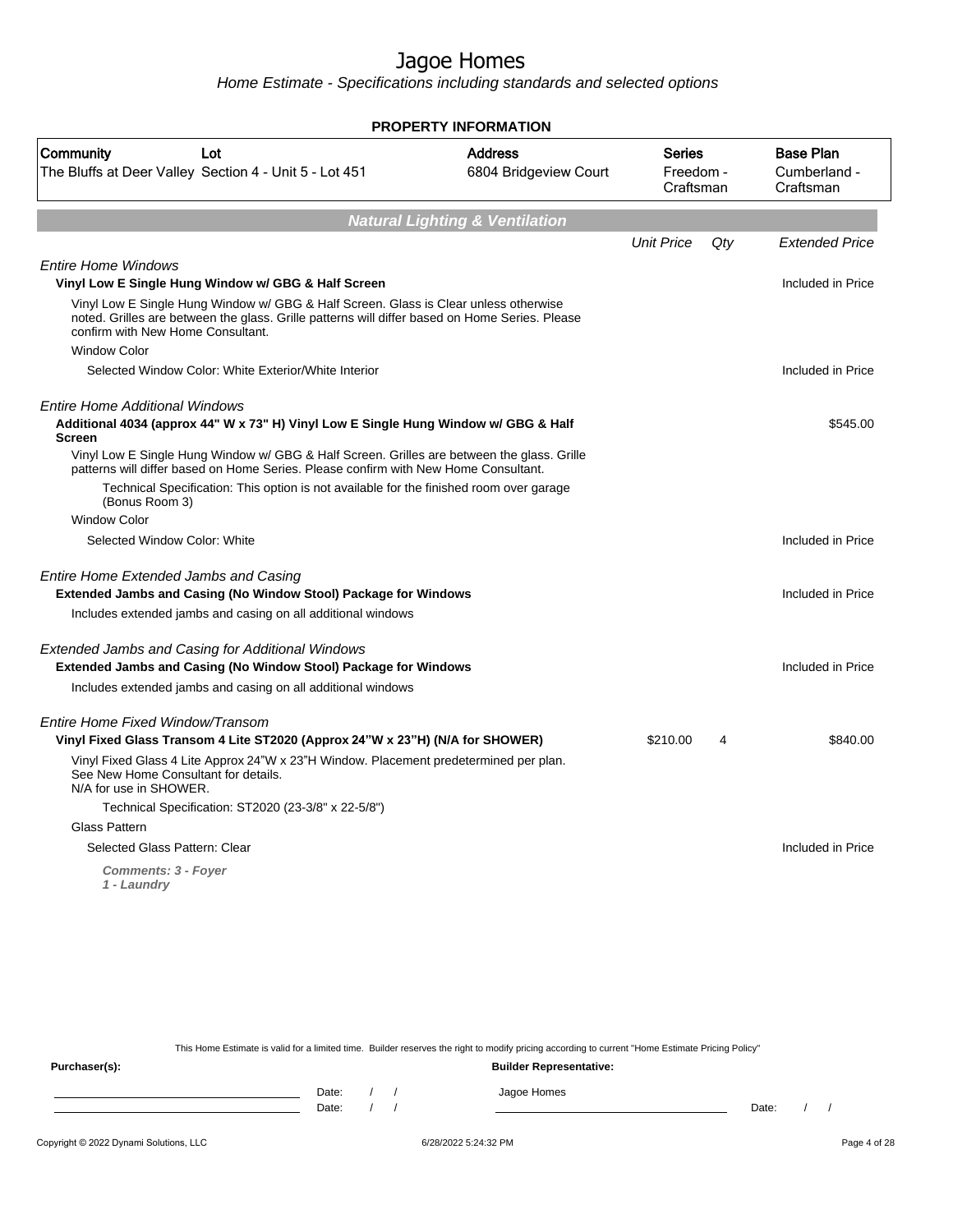Home Estimate - Specifications including standards and selected options

| <b>PROPERTY INFORMATION</b>                                                                                                    |                                           |                                         |     |                                               |
|--------------------------------------------------------------------------------------------------------------------------------|-------------------------------------------|-----------------------------------------|-----|-----------------------------------------------|
| Community<br>Lot<br>The Bluffs at Deer Valley Section 4 - Unit 5 - Lot 451                                                     | <b>Address</b><br>6804 Bridgeview Court   | <b>Series</b><br>Freedom -<br>Craftsman |     | <b>Base Plan</b><br>Cumberland -<br>Craftsman |
|                                                                                                                                | <b>Natural Lighting &amp; Ventilation</b> |                                         |     |                                               |
|                                                                                                                                |                                           | <b>Unit Price</b>                       | Qty | <b>Extended Price</b>                         |
| <b>Owner's Bath Window</b><br>Owner's Bath - Vinyl Fixed Glass Transom ST2020 4 Lite Grille(Approx 24"W x 23"H)<br>Window      |                                           |                                         |     | \$220.00                                      |
| Vinyl Fixed Glass 4 Lite Approx 24"W x 23"H Window. Placement predetermined per plan.<br>See New Home Consultant for details.  |                                           |                                         |     |                                               |
| Technical Specification: V57ST2020 (23-3/8" x 22-5/8")<br><b>Glass Pattern</b>                                                 |                                           |                                         |     |                                               |
| Selected Glass Pattern: Clear                                                                                                  |                                           |                                         |     | Included in Price                             |
|                                                                                                                                | <b>Exterior Concrete</b>                  |                                         |     |                                               |
|                                                                                                                                |                                           | <b>Unit Price</b>                       | Qty | <b>Extended Price</b>                         |
| <b>Exterior Concrete Driveway</b><br>Driveway/Parking Double Garage: 16' 3" wide, 3500 psi                                     |                                           |                                         |     | Included in Price                             |
| Finish                                                                                                                         |                                           |                                         |     |                                               |
| Selected Finish: Broom Finish                                                                                                  |                                           |                                         |     | Included in Price                             |
| Exterior Concrete - Front Porch & Sidewalk<br>Front Porch & 4' Wide Curved Sidewalk from Porch to Driveway- per plan<br>Finish |                                           |                                         |     | Included in Price                             |
| Selected Finish: Broom Finish                                                                                                  |                                           |                                         |     | Included in Price                             |
| <b>Exterior Concrete - City Sidewalk</b><br>Exterior Concrete - City Sidewalk, 3500 psi, Broom Finish                          |                                           |                                         |     | Included in Price                             |
|                                                                                                                                | <b>Exterior Features</b>                  |                                         |     |                                               |
|                                                                                                                                |                                           | <b>Unit Price</b>                       | Qty | <b>Extended Price</b>                         |
| <b>Exterior Siding</b>                                                                                                         |                                           |                                         |     |                                               |
| Exterior Portfolio - Double 4" Vinyl Siding                                                                                    |                                           |                                         |     | Included in Price                             |
| Color                                                                                                                          |                                           |                                         |     |                                               |
| Selected Color: Oceanside                                                                                                      |                                           |                                         |     | Included in Price                             |
| Exterior Bracket/Corbel                                                                                                        |                                           |                                         |     |                                               |
| Exterior Bracket(s), Corbel(s) Painted                                                                                         |                                           |                                         |     | Included in Price                             |
| Color<br>Selected Color: SW7006 Extra White (White Coordinate)                                                                 |                                           |                                         |     | Included in Price                             |
|                                                                                                                                |                                           |                                         |     |                                               |

This Home Estimate is valid for a limited time. Builder reserves the right to modify pricing according to current "Home Estimate Pricing Policy" **Purchaser(s): Builder Representative:** Date: / / Jagoe Homes<br>Date: / / Jagoe Homes Date: / / **Date: / / 2006** Date: / / / Date: / / /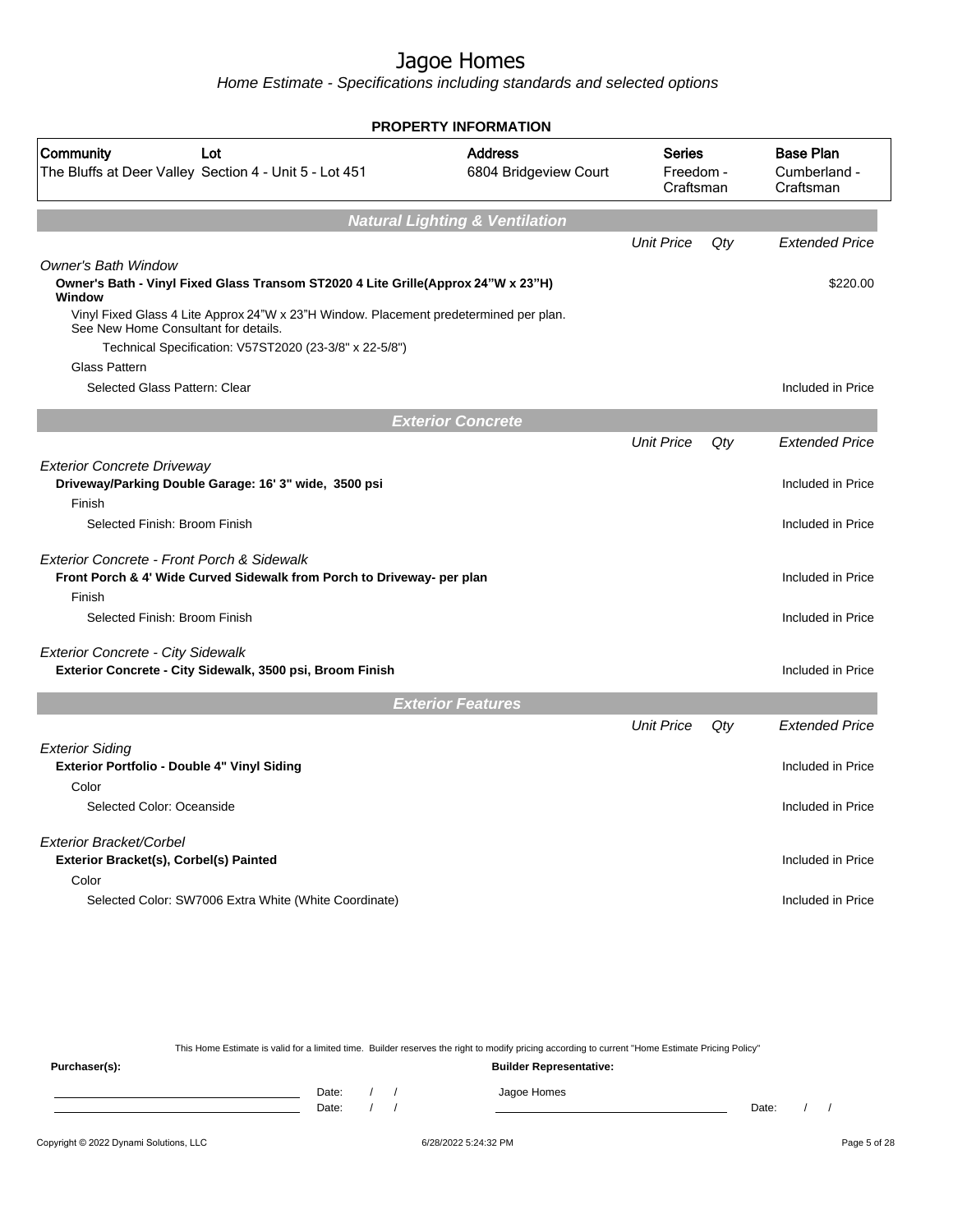Home Estimate - Specifications including standards and selected options

| <b>PROPERTY INFORMATION</b>                                                                                                                                                    |                                         |                                         |     |                                               |  |  |  |  |
|--------------------------------------------------------------------------------------------------------------------------------------------------------------------------------|-----------------------------------------|-----------------------------------------|-----|-----------------------------------------------|--|--|--|--|
| Community<br>Lot<br>The Bluffs at Deer Valley Section 4 - Unit 5 - Lot 451                                                                                                     | <b>Address</b><br>6804 Bridgeview Court | <b>Series</b><br>Freedom -<br>Craftsman |     | <b>Base Plan</b><br>Cumberland -<br>Craftsman |  |  |  |  |
|                                                                                                                                                                                | <b>Exterior Features</b>                |                                         |     |                                               |  |  |  |  |
|                                                                                                                                                                                |                                         | <b>Unit Price</b>                       | Qty | <b>Extended Price</b>                         |  |  |  |  |
| <b>Exterior Decorative Siding</b><br><b>Exterior Portfolio Perfection Shake</b>                                                                                                |                                         |                                         |     | Included in Price                             |  |  |  |  |
| Perfection shingles have a more finished appearance than a hand-split shake. They are<br>patterned from #1 Red Cedar and offer a cleaner and more uniform appearance.<br>Color |                                         |                                         |     |                                               |  |  |  |  |
| Selected Color: Slate                                                                                                                                                          |                                         |                                         |     | Included in Price                             |  |  |  |  |
| <b>Exterior Special Trim Areas</b><br>Aluminum Wrapped Trim: Window Trim, Beams, Rake/Fascia, etc. Color will match Soffit<br>color selected.                                  |                                         |                                         |     | Included in Price                             |  |  |  |  |
| See plan for details. Color will match Soffit Color Selected.                                                                                                                  |                                         |                                         |     |                                               |  |  |  |  |
| <b>Exterior Vinyl Corner Trim(s)</b><br><b>Vinyl Corner Trim(s)</b>                                                                                                            |                                         |                                         |     | Included in Price                             |  |  |  |  |
| Color                                                                                                                                                                          |                                         |                                         |     |                                               |  |  |  |  |
| Selected Color: White                                                                                                                                                          |                                         |                                         |     | Included in Price                             |  |  |  |  |
| Fascia<br><b>Fascia Aluminum</b><br>Color will match Soffit Color Selected                                                                                                     |                                         |                                         |     | Included in Price                             |  |  |  |  |
| Soffit                                                                                                                                                                         |                                         |                                         |     |                                               |  |  |  |  |
| <b>Soffit - Continuous Perforated Vinyl</b>                                                                                                                                    |                                         |                                         |     | Included in Price                             |  |  |  |  |
| Color                                                                                                                                                                          |                                         |                                         |     |                                               |  |  |  |  |
| Selected Color: White                                                                                                                                                          |                                         |                                         |     | Included in Price                             |  |  |  |  |
| Gutter<br>Gutters Aluminum 5" (.027 gauge)                                                                                                                                     |                                         |                                         |     | Included in Price                             |  |  |  |  |
| Color                                                                                                                                                                          |                                         |                                         |     |                                               |  |  |  |  |
| Selected Color: White                                                                                                                                                          |                                         |                                         |     | Included in Price                             |  |  |  |  |
| Downspout<br>Downspouts Aluminum 3" x 2" (.027 gauge)                                                                                                                          |                                         |                                         |     | Included in Price                             |  |  |  |  |
| Splash Block<br>Splash Blocks 24" precast concrete                                                                                                                             |                                         |                                         |     | Included in Price                             |  |  |  |  |
|                                                                                                                                                                                |                                         |                                         |     |                                               |  |  |  |  |

This Home Estimate is valid for a limited time. Builder reserves the right to modify pricing according to current "Home Estimate Pricing Policy" **Purchaser(s): Builder Representative:** Date: / / Jagoe Homes<br>Date: / / Jagoe Homes Date: / / **Date: / / 2006** Date: / / / Date: / / /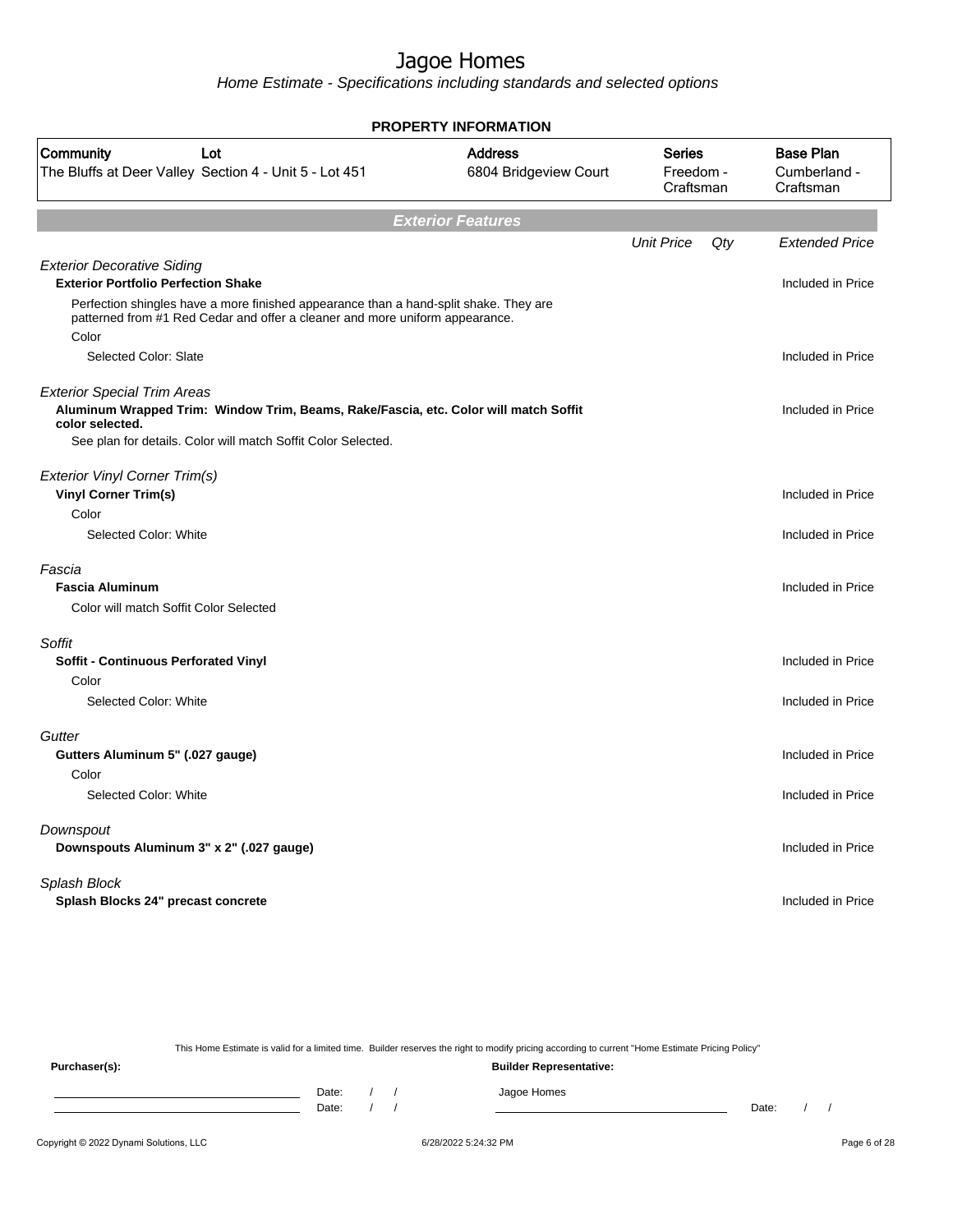Home Estimate - Specifications including standards and selected options

| <b>PROPERTY INFORMATION</b>                                                                         |                                         |                                         |     |                                               |  |
|-----------------------------------------------------------------------------------------------------|-----------------------------------------|-----------------------------------------|-----|-----------------------------------------------|--|
| Community<br>Lot<br>The Bluffs at Deer Valley Section 4 - Unit 5 - Lot 451                          | <b>Address</b><br>6804 Bridgeview Court | <b>Series</b><br>Freedom -<br>Craftsman |     | <b>Base Plan</b><br>Cumberland -<br>Craftsman |  |
|                                                                                                     | <b>Exterior Features</b>                |                                         |     |                                               |  |
|                                                                                                     |                                         | <b>Unit Price</b>                       | Qty | <b>Extended Price</b>                         |  |
| <b>Front Porch Post</b><br>(2) 16" Square Tapered Smooth Painted Columns on Cultured Stone Pier     |                                         |                                         |     | \$0.00                                        |  |
| Column paint and cultured stone to be selected. Placement predetermined. Check plan for<br>details. |                                         |                                         |     |                                               |  |
| Color                                                                                               |                                         |                                         |     |                                               |  |
| Selected Color: SW7006 Extra White                                                                  |                                         |                                         |     | Included in Price                             |  |
| <b>Cultured Stone Color</b>                                                                         |                                         |                                         |     |                                               |  |
| Selected Cultured Stone Color: Ledgestone Kentucky #260                                             |                                         |                                         |     | Included in Price                             |  |
| Flashing<br><b>Flashing see Plan Detail</b>                                                         |                                         |                                         |     | Included in Price                             |  |
| <b>Exterior Mailbox</b><br><b>Centralized Mailbox - Cluster Box Unit</b>                            |                                         |                                         |     | \$0.00                                        |  |
|                                                                                                     | <b>Roofing</b>                          |                                         |     |                                               |  |
|                                                                                                     |                                         | <b>Unit Price</b>                       | Qty | <b>Extended Price</b>                         |  |
| Roof Felt<br>Synthetic Underlayment or Felt, Aluminum Drip Edge                                     |                                         |                                         |     | Included in Price                             |  |
| <b>Roof Shingles</b><br>30 Year GAF Dimensional Roof Shingles                                       |                                         |                                         |     | Included in Price                             |  |
| Roofing Color<br>Selected Roofing Color: Charcoal                                                   |                                         |                                         |     | Included in Price                             |  |
| Roof Valley Material<br>Ice and Water Shield or Equivalent                                          |                                         |                                         |     | Included in Price                             |  |
| Roof Flashing<br>Roof Flashing- required by design                                                  |                                         |                                         |     | Included in Price                             |  |
|                                                                                                     | <b>Insulation</b>                       |                                         |     |                                               |  |
|                                                                                                     |                                         | <b>Unit Price</b>                       | Qty | <b>Extended Price</b>                         |  |
| <b>Entire Home Foundation Insulation</b><br>Foundation Perimeter 1"x24" Styrofoam R5.0              |                                         |                                         |     | Included in Price                             |  |
| Living Area Wall Insulation<br>Living Area Walls R15 Fiberglass Blown-In &/or Batt Wall System      |                                         |                                         |     | Included in Price                             |  |
|                                                                                                     |                                         |                                         |     |                                               |  |

This Home Estimate is valid for a limited time. Builder reserves the right to modify pricing according to current "Home Estimate Pricing Policy" **Purchaser(s): Builder Representative:** Date: / / Jagoe Homes<br>Date: / / Jagoe Homes Date: / / Date: / /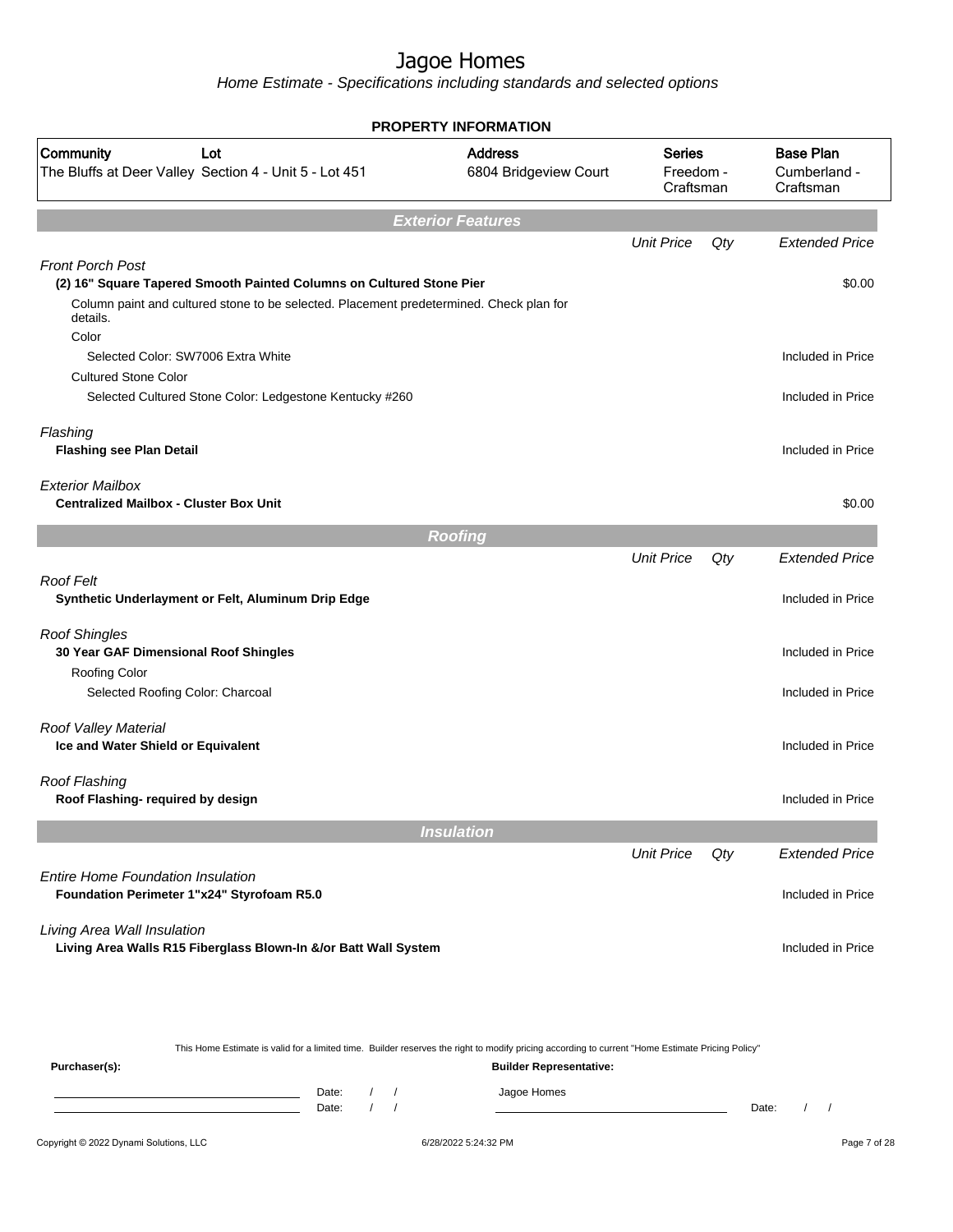Home Estimate - Specifications including standards and selected options

|                                                                                                                           | <b>PROPERTY INFORMATION</b>             |                                         |     |                                               |
|---------------------------------------------------------------------------------------------------------------------------|-----------------------------------------|-----------------------------------------|-----|-----------------------------------------------|
| Community<br>Lot<br>The Bluffs at Deer Valley Section 4 - Unit 5 - Lot 451                                                | <b>Address</b><br>6804 Bridgeview Court | <b>Series</b><br>Freedom -<br>Craftsman |     | <b>Base Plan</b><br>Cumberland -<br>Craftsman |
|                                                                                                                           | <b>Insulation</b>                       |                                         |     |                                               |
|                                                                                                                           |                                         | <b>Unit Price</b>                       | Qty | <b>Extended Price</b>                         |
| Living Area Ceiling Insulation<br>Living Area Flat Ceiling R38 (Average) Blown-In Fiberglass                              |                                         |                                         |     | Included in Price                             |
|                                                                                                                           | <b>Drywall &amp; Paint Finishes</b>     |                                         |     |                                               |
|                                                                                                                           |                                         | <b>Unit Price</b>                       | Qty | <b>Extended Price</b>                         |
| Interior Home Wall Finish                                                                                                 |                                         |                                         |     |                                               |
| 1/2" Drywall   Finished, Primed, & Painted Smooth                                                                         |                                         |                                         |     | Included in Price                             |
|                                                                                                                           |                                         |                                         |     |                                               |
| Interior Home Ceiling Finish                                                                                              |                                         |                                         |     |                                               |
| <b>Drywall   Textured Throughout</b>                                                                                      |                                         |                                         |     | Included in Price                             |
| 1/2in Structural or 5/8in Drywall   Stomped Texture   White                                                               |                                         |                                         |     |                                               |
|                                                                                                                           |                                         |                                         |     |                                               |
| Garage Drywall and Finish Application                                                                                     |                                         |                                         |     |                                               |
| Two Car Garage   Drywall, Prime, & Paint                                                                                  |                                         |                                         |     | Included in Price                             |
| Entire Home Paint Color used unless otherwise specified under Additional Paint Color                                      |                                         |                                         |     |                                               |
| <b>Mechanical Storage</b><br><b>Unfinished Drywall</b>                                                                    |                                         |                                         |     | Included in Price                             |
|                                                                                                                           |                                         |                                         |     |                                               |
| <b>Interior Wall Surfaces Paint</b>                                                                                       |                                         |                                         |     |                                               |
| <b>Sherwin Williams Duration Latex   Flat</b>                                                                             |                                         |                                         |     | Included in Price                             |
| Color                                                                                                                     |                                         |                                         |     |                                               |
| Selected Color: SW7015 Repose Gray                                                                                        |                                         |                                         |     | Included in Price                             |
| Sheen                                                                                                                     |                                         |                                         |     |                                               |
| Selected Sheen: Flat                                                                                                      |                                         |                                         |     | Included in Price                             |
| <b>Interior Trim &amp; Door Paint</b>                                                                                     |                                         |                                         |     |                                               |
| Trim & Door   Sherwin Williams ProClassic Waterborne Acrylic   Semi-Gloss                                                 |                                         |                                         |     | Included in Price                             |
| Color                                                                                                                     |                                         |                                         |     |                                               |
| Selected Color: SW7006 Extra White                                                                                        |                                         |                                         |     | Included in Price                             |
|                                                                                                                           |                                         |                                         |     |                                               |
| <b>Exterior Door Paint</b>                                                                                                |                                         |                                         |     |                                               |
| <b>Exterior Door Color   Latex</b>                                                                                        |                                         |                                         |     | Included in Price                             |
| Paint color for all HINGED Exterior Doors, Including Front Door. Interior of door will be<br>painted Interior Trim Color. |                                         |                                         |     |                                               |
| Color Requests outside of Available Personal Options will be subject to approval.                                         |                                         |                                         |     |                                               |
| Color                                                                                                                     |                                         |                                         |     |                                               |
| Selected Color: SW7006 Extra White                                                                                        |                                         |                                         |     | Included in Price                             |
|                                                                                                                           |                                         |                                         |     |                                               |

This Home Estimate is valid for a limited time. Builder reserves the right to modify pricing according to current "Home Estimate Pricing Policy"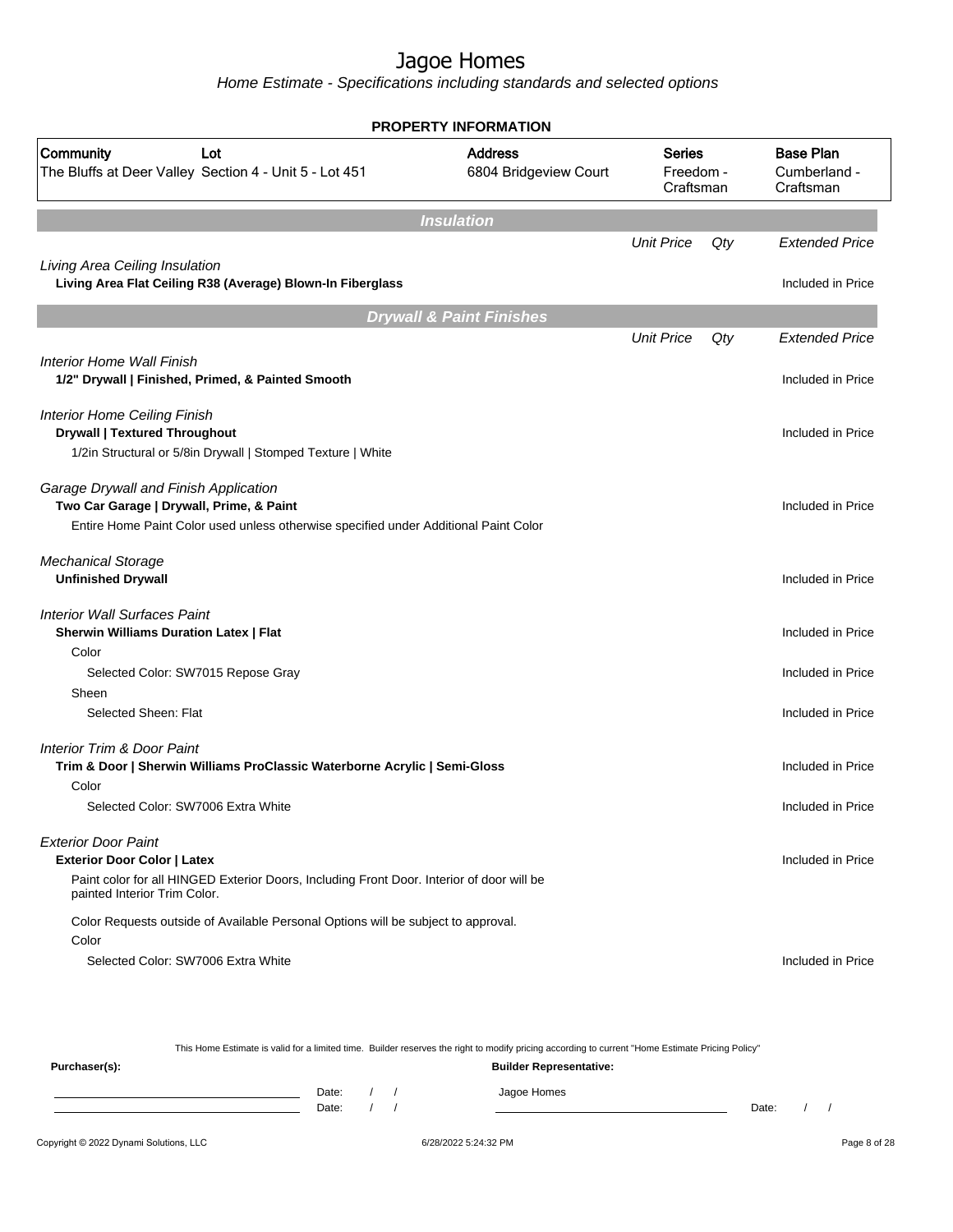Home Estimate - Specifications including standards and selected options

|                                                                                                                                                                                                                      | <b>PROPERTY INFORMATION</b>      |                                         |     |                                               |
|----------------------------------------------------------------------------------------------------------------------------------------------------------------------------------------------------------------------|----------------------------------|-----------------------------------------|-----|-----------------------------------------------|
| Community<br>Lot<br>The Bluffs at Deer Valley Section 4 - Unit 5 - Lot 451                                                                                                                                           | Address<br>6804 Bridgeview Court | <b>Series</b><br>Freedom -<br>Craftsman |     | <b>Base Plan</b><br>Cumberland -<br>Craftsman |
|                                                                                                                                                                                                                      | <b>Interior Trim / Doors</b>     |                                         |     |                                               |
|                                                                                                                                                                                                                      |                                  | <b>Unit Price</b>                       | Qty | <b>Extended Price</b>                         |
| <b>Entire Home Interior Doors</b>                                                                                                                                                                                    |                                  |                                         |     |                                               |
| Interior Door Units, Hollow Core, 6/8 Tall, 5 Panel Equal, Smooth                                                                                                                                                    |                                  |                                         |     | \$0.00                                        |
| Smooth Finish<br><b>Primed for Paint</b>                                                                                                                                                                             |                                  |                                         |     |                                               |
| Entire Home Craftsman Style Trim Package                                                                                                                                                                             |                                  |                                         |     |                                               |
| Craftsman Interior Flat Door Casing 3 1/2", Interior Flat Window Trim 3 1/2", Interior Flat<br>Baseboard 4 1/4"                                                                                                      |                                  |                                         |     | \$660.00                                      |
| Door & Window Casing: 3 1/2" 1015M   Base: 4 1/4"                                                                                                                                                                    |                                  |                                         |     |                                               |
| Base installed in Finished Living Areas Only                                                                                                                                                                         |                                  |                                         |     |                                               |
| Open Stairway with Balusters<br>1 1/2 Open Step w/ Stained Exposed End   Iron Balusters   Stained Newel Post, Handrail &<br><b>Rosette   Carpet Steps</b>                                                            |                                  |                                         |     | \$1,240.00                                    |
| Exposed Step End, Newel Post, Rosette, Hand Rail to be Stained. Skirt Board & Risers to be<br>painted Interior Trim Color. Carpet Steps to be Entire Home Carpet Selection unless<br>otherwise specified             |                                  |                                         |     |                                               |
| Pattern                                                                                                                                                                                                              |                                  |                                         |     |                                               |
| Selected Pattern: Straight                                                                                                                                                                                           |                                  |                                         |     | Included in Price                             |
| <b>Stain Color</b>                                                                                                                                                                                                   |                                  |                                         |     |                                               |
| Selected Stain Color: MW405 Toasted Barrel                                                                                                                                                                           |                                  |                                         |     | Included in Price                             |
| Built In Drop Zone, Painted to match Trim Color<br>Built In Drop Zone with Bench Seat, per plan, Painted to match trim. Some shelving will<br>be moved. See plans for details.<br>See Plans for Details              |                                  |                                         |     | \$1,290.00                                    |
| Design Feature                                                                                                                                                                                                       |                                  |                                         |     |                                               |
| Selected Design Feature: Bead Board Back                                                                                                                                                                             |                                  |                                         |     | Included in Price                             |
|                                                                                                                                                                                                                      | <b>Door Hardware</b>             |                                         |     |                                               |
|                                                                                                                                                                                                                      |                                  | <b>Unit Price</b>                       | Qty | Extended Price                                |
| <b>Front Door Handleset</b>                                                                                                                                                                                          |                                  |                                         |     |                                               |
| Kwikset Amador Handleset Front Door Hardware                                                                                                                                                                         |                                  |                                         |     | \$150.00                                      |
| Includes (1) Exterior Handleset and (1) Interior Door Hardware, to match Exterior Door<br>Hardware Selection Style. Finish selection will be indicated below for Interior Door Hardware<br>and Hinges of Front Door. |                                  |                                         |     |                                               |
| Front Door Handle Set Finish                                                                                                                                                                                         |                                  |                                         |     |                                               |
| Selected Front Door Handle Set Finish: Satin Nickel                                                                                                                                                                  |                                  |                                         |     | Included in Price                             |
| Hinge & Interior Hardware Finish                                                                                                                                                                                     |                                  |                                         |     |                                               |
| Selected Hinge & Interior Hardware Finish: Match Exterior Handleset - Satin Nickel                                                                                                                                   |                                  |                                         |     | Included in Price                             |
|                                                                                                                                                                                                                      |                                  |                                         |     |                                               |

This Home Estimate is valid for a limited time. Builder reserves the right to modify pricing according to current "Home Estimate Pricing Policy"

| Purchaser(s): |                |  | <b>Builder Representative:</b> |       |  |
|---------------|----------------|--|--------------------------------|-------|--|
|               | Date:<br>Date: |  | Jagoe Homes                    | Date: |  |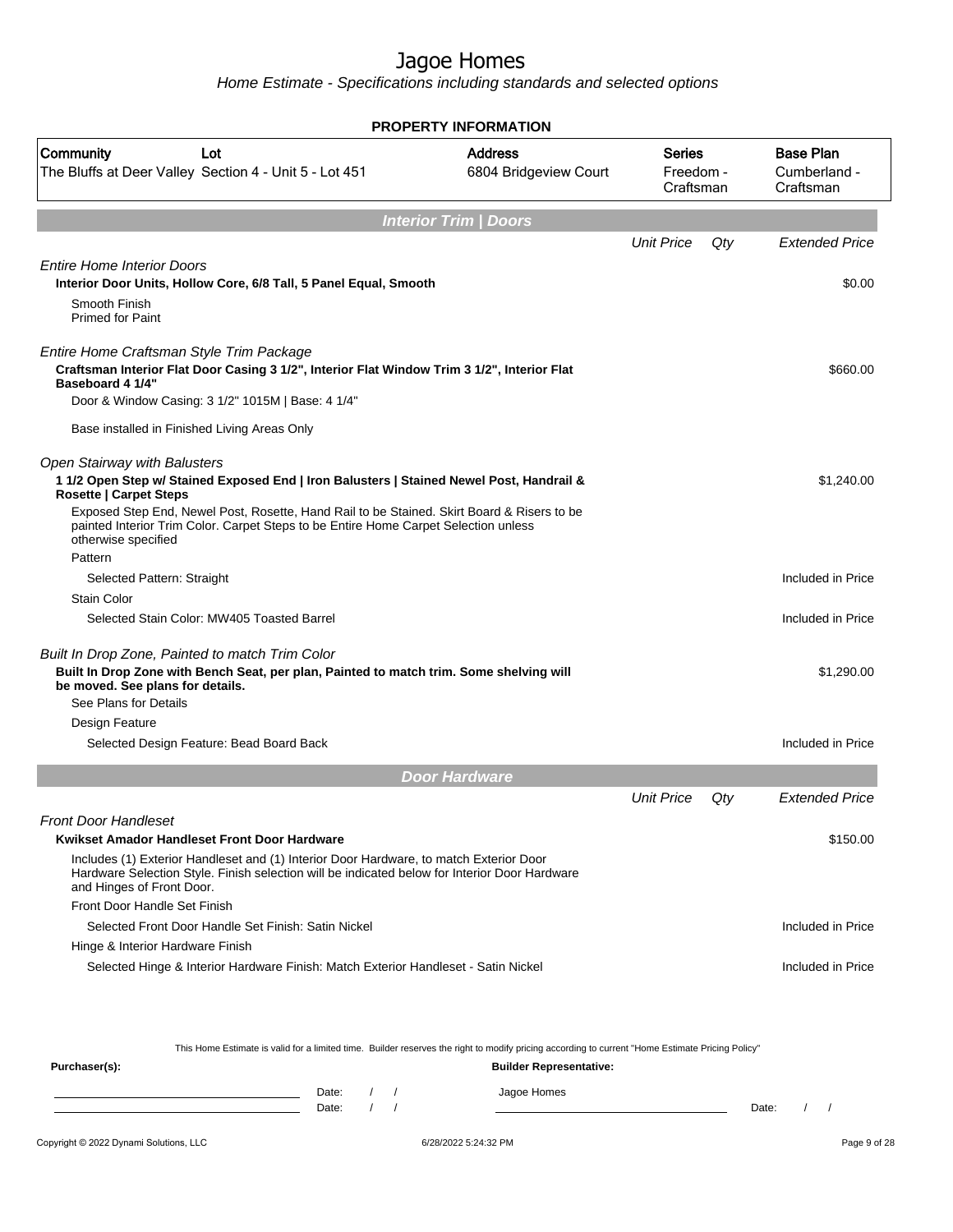Home Estimate - Specifications including standards and selected options

|                                                                                                                                                                                                                 | <b>PROPERTY INFORMATION</b>             |                                         |     |                                               |
|-----------------------------------------------------------------------------------------------------------------------------------------------------------------------------------------------------------------|-----------------------------------------|-----------------------------------------|-----|-----------------------------------------------|
| Community<br>Lot<br>The Bluffs at Deer Valley Section 4 - Unit 5 - Lot 451                                                                                                                                      | <b>Address</b><br>6804 Bridgeview Court | <b>Series</b><br>Freedom -<br>Craftsman |     | <b>Base Plan</b><br>Cumberland -<br>Craftsman |
|                                                                                                                                                                                                                 | Door Hardware                           |                                         |     |                                               |
|                                                                                                                                                                                                                 |                                         | <b>Unit Price</b>                       | Qty | <b>Extended Price</b>                         |
| <b>Home Exterior Door Hardware</b>                                                                                                                                                                              |                                         |                                         |     |                                               |
| Kwikset Ladera Lever Handle Exterior Door Hardware                                                                                                                                                              |                                         |                                         |     | \$60.00                                       |
| Includes Front Door (if Front Door Handleset is not selected) Garage to Home Door and any<br>Hinged Patio or Service Door selected in the HE.                                                                   |                                         |                                         |     |                                               |
| Finish<br>Selected Finish: Satin Nickel                                                                                                                                                                         |                                         |                                         |     | Included in Price                             |
|                                                                                                                                                                                                                 |                                         |                                         |     |                                               |
| <b>Entire Home Interior Door Locks</b>                                                                                                                                                                          |                                         |                                         |     |                                               |
| Kwikset Ladera Lever Handle Interior Door Knob Package                                                                                                                                                          |                                         |                                         |     | \$270.00                                      |
| Includes all Interior Doors                                                                                                                                                                                     |                                         |                                         |     |                                               |
| Finish                                                                                                                                                                                                          |                                         |                                         |     |                                               |
| Selected Finish: Satin Nickel                                                                                                                                                                                   |                                         |                                         |     | Included in Price                             |
| Door Stops                                                                                                                                                                                                      |                                         |                                         |     |                                               |
| Hardware-Spring & Hinge Door Stops                                                                                                                                                                              |                                         |                                         |     | Included in Price                             |
|                                                                                                                                                                                                                 | <b>Cabinets</b>                         |                                         |     |                                               |
|                                                                                                                                                                                                                 |                                         | <b>Unit Price</b>                       | Qty | <b>Extended Price</b>                         |
| Kitchen Cabinet Design Options                                                                                                                                                                                  |                                         |                                         |     |                                               |
| <b>Upgraded Kitchen Layout</b>                                                                                                                                                                                  |                                         |                                         |     | \$1,640.00                                    |
| Remove Upper Wall Cabinets from Back Exterior Wall and replace Single Window w/Triple<br>Window centered on Kitchen Sink. Add (3) Floating Wall Shelves to match Kitchen Cabinets.<br>24"W x 12"D x 3"H (FWS24) |                                         |                                         |     |                                               |
| Technical Specification: Change existing layout of Wall Cabinets to 42" Tall Straight Lay<br>w/Crown Mould. Remove Corner Wall Cabinet & replace w/W3042 w/F342 Filler.                                         |                                         |                                         |     |                                               |
| <b>Kitchen Cabinets</b>                                                                                                                                                                                         |                                         |                                         |     |                                               |
| Brellin Purestyle Full Overlay Laminate Cabinets w/ Floating Shelves                                                                                                                                            |                                         |                                         |     | \$1,860.00                                    |
| Full Overlay Shaker Door                                                                                                                                                                                        |                                         |                                         |     |                                               |
| Color                                                                                                                                                                                                           |                                         |                                         |     |                                               |
| Selected Color: Greyhound                                                                                                                                                                                       |                                         |                                         |     | Included in Price                             |
| <b>Owners Bath Cabinets</b><br><b>Brellin Full Overlay Purestyle Laminate</b>                                                                                                                                   |                                         |                                         |     | \$480.00                                      |
| Finish                                                                                                                                                                                                          |                                         |                                         |     |                                               |
| Selected Finish: Greyhound                                                                                                                                                                                      |                                         |                                         |     | Included in Price                             |
| Vanity Height                                                                                                                                                                                                   |                                         |                                         |     |                                               |
| Selected Vanity Height: Raised - 35"                                                                                                                                                                            |                                         |                                         |     | \$70.00                                       |
|                                                                                                                                                                                                                 |                                         |                                         |     |                                               |

This Home Estimate is valid for a limited time. Builder reserves the right to modify pricing according to current "Home Estimate Pricing Policy" **Purchaser(s): Builder Representative:** Date: / / Jagoe Homes<br>Date: / / Jagoe Homes Date: / / Date: / /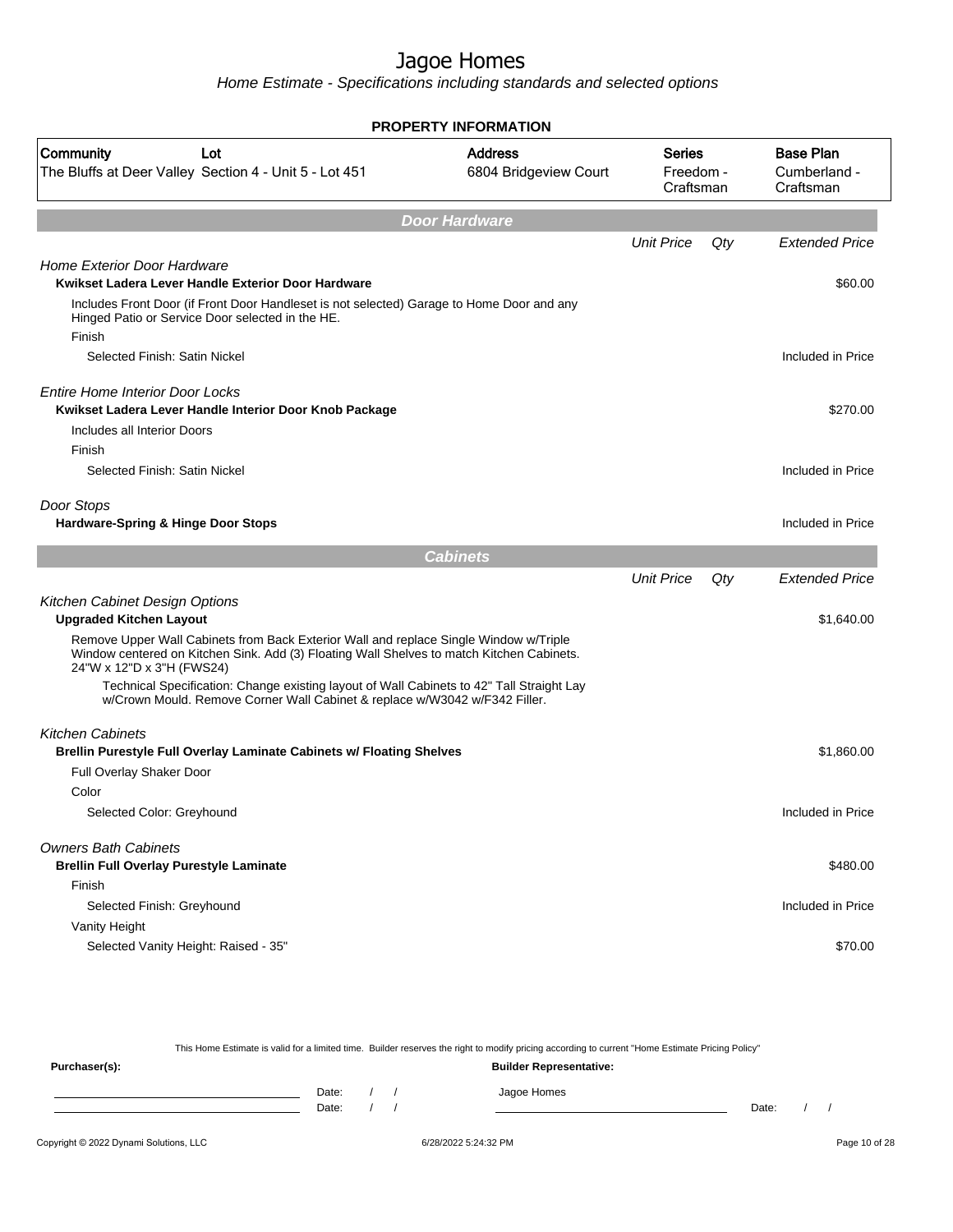Home Estimate - Specifications including standards and selected options

| <b>PROPERTY INFORMATION</b>                                                |                                         |                                         |     |                       |  |                                               |  |  |
|----------------------------------------------------------------------------|-----------------------------------------|-----------------------------------------|-----|-----------------------|--|-----------------------------------------------|--|--|
| Community<br>Lot<br>The Bluffs at Deer Valley Section 4 - Unit 5 - Lot 451 | <b>Address</b><br>6804 Bridgeview Court | <b>Series</b><br>Freedom -<br>Craftsman |     |                       |  | <b>Base Plan</b><br>Cumberland -<br>Craftsman |  |  |
|                                                                            | <b>Cabinets</b>                         |                                         |     |                       |  |                                               |  |  |
|                                                                            |                                         | <b>Unit Price</b>                       | Qty | <b>Extended Price</b> |  |                                               |  |  |
| <b>Bath 2 Cabinets</b>                                                     |                                         |                                         |     |                       |  |                                               |  |  |
| <b>Brellin Full Overlay Purestyle Laminate</b>                             |                                         |                                         |     | \$220.00              |  |                                               |  |  |
| Finish                                                                     |                                         |                                         |     |                       |  |                                               |  |  |
| Selected Finish: Greyhound                                                 |                                         |                                         |     | Included in Price     |  |                                               |  |  |
| Vanity Height                                                              |                                         |                                         |     |                       |  |                                               |  |  |
| Selected Vanity Height: Raised - 35"                                       |                                         |                                         |     | \$70.00               |  |                                               |  |  |
|                                                                            | <b>Cabinet Hardware</b>                 |                                         |     |                       |  |                                               |  |  |
|                                                                            |                                         | <b>Unit Price</b>                       | Qty | <b>Extended Price</b> |  |                                               |  |  |
| Kitchen Cabinet Hardware                                                   |                                         |                                         |     |                       |  |                                               |  |  |
| <b>Abigail Collection</b>                                                  |                                         |                                         |     | \$0.00                |  |                                               |  |  |
| Cabinet Door Hardware                                                      |                                         |                                         |     |                       |  |                                               |  |  |
| Selected Cabinet Door Hardware: 128mm                                      |                                         |                                         |     | Included in Price     |  |                                               |  |  |
| <b>Cabinet Drawer Hardware</b>                                             |                                         |                                         |     |                       |  |                                               |  |  |
| Selected Cabinet Drawer Hardware: 128mm                                    |                                         |                                         |     | Included in Price     |  |                                               |  |  |
| Finish                                                                     |                                         |                                         |     |                       |  |                                               |  |  |
| Selected Finish: Polished Chrome                                           |                                         |                                         |     | Included in Price     |  |                                               |  |  |
| <b>Owner's Bath Cabinet Hardware</b>                                       |                                         |                                         |     |                       |  |                                               |  |  |
| <b>Abigail Collection</b>                                                  |                                         |                                         |     | \$0.00                |  |                                               |  |  |
| <b>Cabinet Door Hardware</b>                                               |                                         |                                         |     |                       |  |                                               |  |  |
| Selected Cabinet Door Hardware: 128mm                                      |                                         |                                         |     | Included in Price     |  |                                               |  |  |
| <b>Cabinet Drawer Hardware</b>                                             |                                         |                                         |     |                       |  |                                               |  |  |
| Selected Cabinet Drawer Hardware: 128mm                                    |                                         |                                         |     | Included in Price     |  |                                               |  |  |
| Finish                                                                     |                                         |                                         |     |                       |  |                                               |  |  |
| Selected Finish: Polished Chrome                                           |                                         |                                         |     | Included in Price     |  |                                               |  |  |
| <b>Bath 2 Cabinet Hardware</b>                                             |                                         |                                         |     |                       |  |                                               |  |  |
| <b>Abigail Collection</b>                                                  |                                         |                                         |     | \$0.00                |  |                                               |  |  |
| <b>Cabinet Door Hardware</b>                                               |                                         |                                         |     |                       |  |                                               |  |  |
| Selected Cabinet Door Hardware: 128mm                                      |                                         |                                         |     | Included in Price     |  |                                               |  |  |
| <b>Cabinet Drawer Hardware</b>                                             |                                         |                                         |     |                       |  |                                               |  |  |
| Selected Cabinet Drawer Hardware: 96mm                                     |                                         |                                         |     | Included in Price     |  |                                               |  |  |
| Finish                                                                     |                                         |                                         |     |                       |  |                                               |  |  |
| Selected Finish: Polished Chrome                                           |                                         |                                         |     | Included in Price     |  |                                               |  |  |
|                                                                            |                                         |                                         |     |                       |  |                                               |  |  |

This Home Estimate is valid for a limited time. Builder reserves the right to modify pricing according to current "Home Estimate Pricing Policy"

| Purchaser(s): |                |  | <b>Builder Representative:</b> |       |  |
|---------------|----------------|--|--------------------------------|-------|--|
|               | Date:<br>Date: |  | Jagoe Homes                    | Date: |  |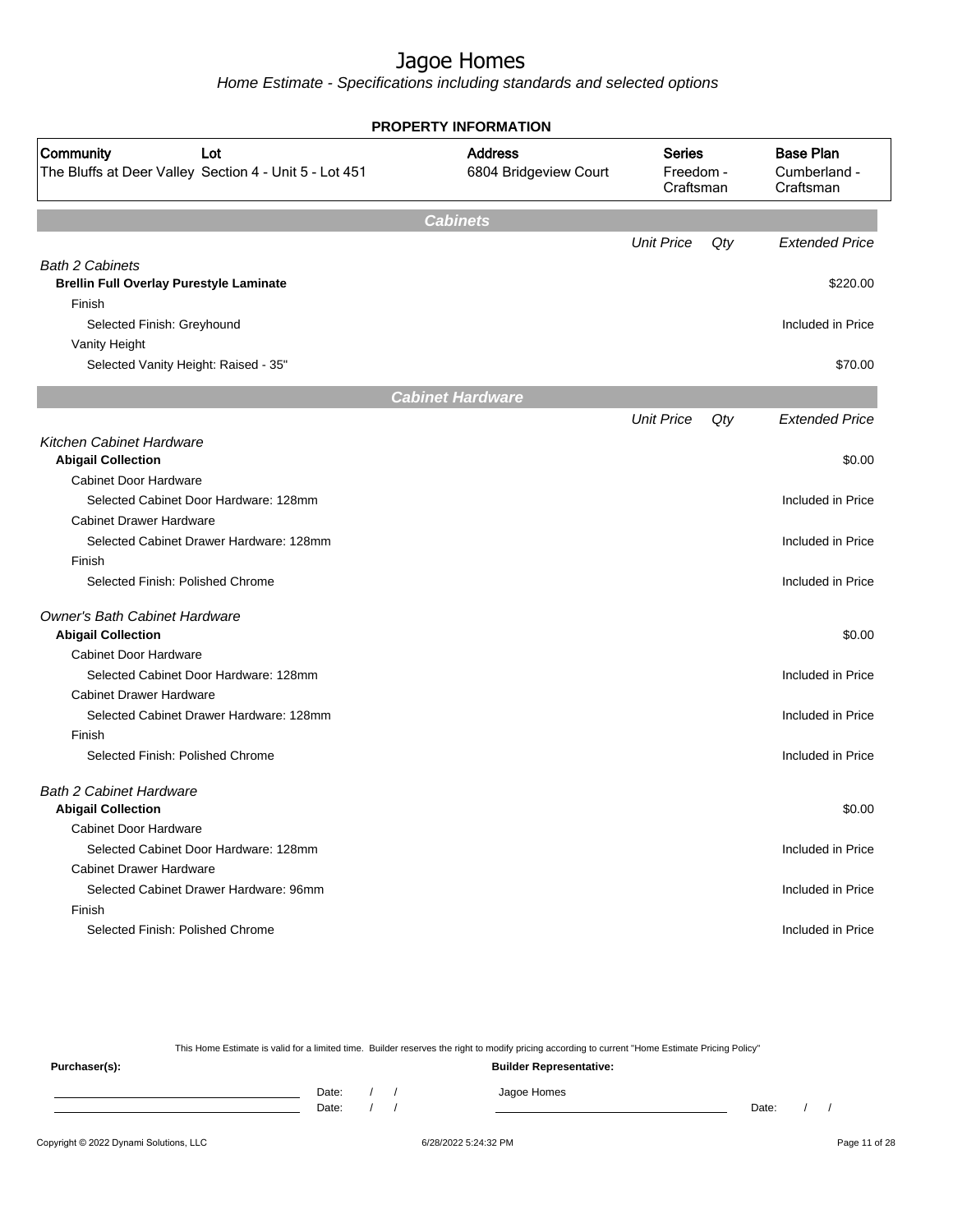Home Estimate - Specifications including standards and selected options

|                                                                                                                                                                                                                                                                                                                                                                                                                                                                                                                                                                                                                          | <b>PROPERTY INFORMATION</b>             |                                         |     |                                               |
|--------------------------------------------------------------------------------------------------------------------------------------------------------------------------------------------------------------------------------------------------------------------------------------------------------------------------------------------------------------------------------------------------------------------------------------------------------------------------------------------------------------------------------------------------------------------------------------------------------------------------|-----------------------------------------|-----------------------------------------|-----|-----------------------------------------------|
| Community<br>Lot<br>The Bluffs at Deer Valley Section 4 - Unit 5 - Lot 451                                                                                                                                                                                                                                                                                                                                                                                                                                                                                                                                               | <b>Address</b><br>6804 Bridgeview Court | <b>Series</b><br>Freedom -<br>Craftsman |     | <b>Base Plan</b><br>Cumberland -<br>Craftsman |
|                                                                                                                                                                                                                                                                                                                                                                                                                                                                                                                                                                                                                          | <b>Countertops</b>                      |                                         |     |                                               |
|                                                                                                                                                                                                                                                                                                                                                                                                                                                                                                                                                                                                                          |                                         | <b>Unit Price</b>                       | Qty | <b>Extended Price</b>                         |
| <b>Kitchen Countertops</b><br>Granite   3cm Class I                                                                                                                                                                                                                                                                                                                                                                                                                                                                                                                                                                      |                                         |                                         |     | \$2,970.00                                    |
| Includes Stainless Steel Undermount Double Bowl Sink and 4 in Granite splash. Included<br>splash will be removed if decorative backsplash is selected.                                                                                                                                                                                                                                                                                                                                                                                                                                                                   |                                         |                                         |     |                                               |
| Granite is not seamless and seams will be visible and can be felt.<br>Colors could vary from samples due to the nature of natural stone.                                                                                                                                                                                                                                                                                                                                                                                                                                                                                 |                                         |                                         |     |                                               |
| Color                                                                                                                                                                                                                                                                                                                                                                                                                                                                                                                                                                                                                    |                                         |                                         |     |                                               |
| Selected Color: Dallas White                                                                                                                                                                                                                                                                                                                                                                                                                                                                                                                                                                                             |                                         |                                         |     | Included in Price                             |
| Edge Profile                                                                                                                                                                                                                                                                                                                                                                                                                                                                                                                                                                                                             |                                         |                                         |     |                                               |
| Selected Edge Profile: Pencil Edge Top & Bottom                                                                                                                                                                                                                                                                                                                                                                                                                                                                                                                                                                          |                                         |                                         |     | Included in Price                             |
| Kitchen Backsplash - Tile                                                                                                                                                                                                                                                                                                                                                                                                                                                                                                                                                                                                |                                         |                                         |     |                                               |
| <b>Mythology</b>                                                                                                                                                                                                                                                                                                                                                                                                                                                                                                                                                                                                         |                                         |                                         |     | \$1,740.00                                    |
| Experience Mediterranean essence with the Mythology™ collection – featuring<br>styles and characteristics sure to stir your soul. As dramatic as it is chic in the detailing; rich<br>natural earth tones and textures with handmade look punches<br>are the foundation of Mythology™. With curvaceous 6-inch arabesque shapes & Picket<br>Mosaic options, embody the warmth and serenity of<br>the Mediterranean islands.                                                                                                                                                                                               |                                         |                                         |     |                                               |
| Ceramic                                                                                                                                                                                                                                                                                                                                                                                                                                                                                                                                                                                                                  |                                         |                                         |     |                                               |
| Selected Ceramic: Mythology Picket Santorini MY90                                                                                                                                                                                                                                                                                                                                                                                                                                                                                                                                                                        |                                         |                                         |     | Included in Price                             |
| <b>Grout Color</b>                                                                                                                                                                                                                                                                                                                                                                                                                                                                                                                                                                                                       |                                         |                                         |     |                                               |
| Selected Grout Color: 02 Pewter                                                                                                                                                                                                                                                                                                                                                                                                                                                                                                                                                                                          |                                         |                                         |     | Included in Price                             |
| Trim                                                                                                                                                                                                                                                                                                                                                                                                                                                                                                                                                                                                                     |                                         |                                         |     |                                               |
| Selected Trim: Polished Chrome                                                                                                                                                                                                                                                                                                                                                                                                                                                                                                                                                                                           |                                         |                                         |     | Included in Price                             |
| Owner's Bath Vanity Top<br><b>Cultured Marble   Double Rectangle Bowl</b>                                                                                                                                                                                                                                                                                                                                                                                                                                                                                                                                                |                                         |                                         |     | \$390.00                                      |
| Cultured Marble is Beautiful – Veining and patterns can be incorporated during the casting<br>process, creating character, depth and interest that mimics its natural counterpart.<br>Low Maintenance - Cultured marble never needs to be sealed and is easy to clean with non-<br>abrasive products.<br>Durable – Cultured marble is non-porous, making it extremely tough and resistant to stains,<br>mildew and chips.<br>Economical – In general, cultured marble is less expensive to fabricate and install than slab<br>marble, but will increase the overall value of a home just as natural stone products will. |                                         |                                         |     |                                               |
| Color                                                                                                                                                                                                                                                                                                                                                                                                                                                                                                                                                                                                                    |                                         |                                         |     |                                               |
| Selected Color: Carerra Frost                                                                                                                                                                                                                                                                                                                                                                                                                                                                                                                                                                                            |                                         |                                         |     | Included in Price                             |
| Finish                                                                                                                                                                                                                                                                                                                                                                                                                                                                                                                                                                                                                   |                                         |                                         |     |                                               |
| Selected Finish: Matte                                                                                                                                                                                                                                                                                                                                                                                                                                                                                                                                                                                                   |                                         |                                         |     | Included in Price                             |

This Home Estimate is valid for a limited time. Builder reserves the right to modify pricing according to current "Home Estimate Pricing Policy" **Purchaser(s): Builder Representative:** Date: / / Jagoe Homes<br>Date: / / Jagoe Homes Date: / / Date: / /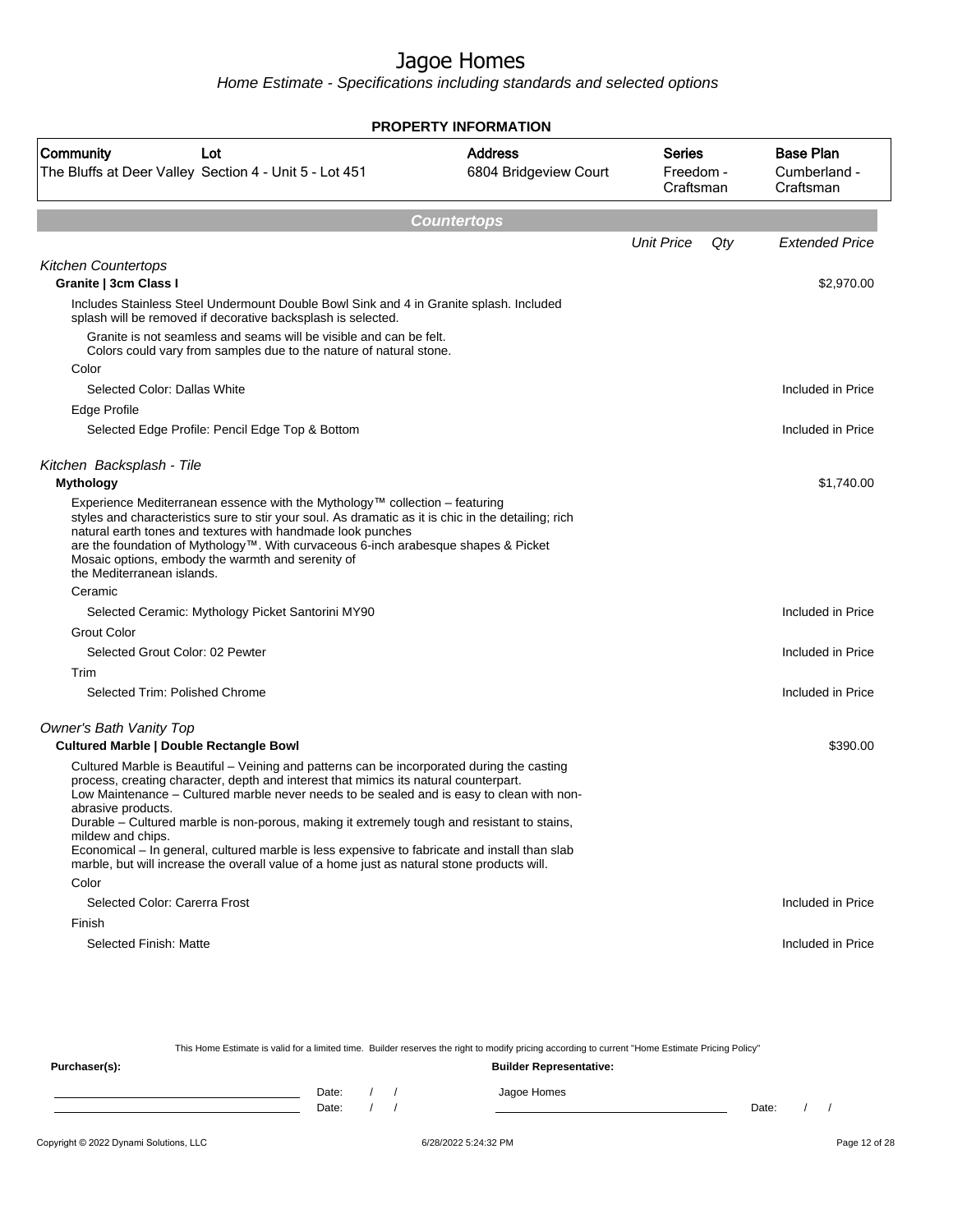Home Estimate - Specifications including standards and selected options

|                                                                                               | <b>PROPERTY INFORMATION</b>                                                        |                   |        |                       |  |                                               |
|-----------------------------------------------------------------------------------------------|------------------------------------------------------------------------------------|-------------------|--------|-----------------------|--|-----------------------------------------------|
| Community<br>Lot<br>The Bluffs at Deer Valley Section 4 - Unit 5 - Lot 451                    | <b>Address</b><br><b>Series</b><br>6804 Bridgeview Court<br>Freedom -<br>Craftsman |                   |        |                       |  | <b>Base Plan</b><br>Cumberland -<br>Craftsman |
|                                                                                               | <b>Countertops</b>                                                                 |                   |        |                       |  |                                               |
|                                                                                               |                                                                                    | <b>Unit Price</b> | Qty    | <b>Extended Price</b> |  |                                               |
| Bath 2 Vanity Top                                                                             |                                                                                    |                   |        |                       |  |                                               |
| <b>Cultured Marble   Rectangle Bowl</b>                                                       |                                                                                    |                   |        | \$145.00              |  |                                               |
| Color                                                                                         |                                                                                    |                   |        |                       |  |                                               |
| Selected Color: Carerra Frost                                                                 |                                                                                    |                   |        | Included in Price     |  |                                               |
| Finish                                                                                        |                                                                                    |                   |        |                       |  |                                               |
| Selected Finish: Matte                                                                        |                                                                                    |                   |        | Included in Price     |  |                                               |
|                                                                                               | <b>Mirrors</b>                                                                     |                   |        |                       |  |                                               |
|                                                                                               |                                                                                    | <b>Unit Price</b> | $Q$ ty | <b>Extended Price</b> |  |                                               |
| <b>Owner's Bath Mirrors</b><br>Beveled Edged Mirrors, (Qty 2), 24" X 36"                      |                                                                                    |                   |        | \$90.00               |  |                                               |
| Bath 2 Mirror<br>Beveled Edge Mirror(s)   Per Base Plan                                       |                                                                                    |                   |        | Included in Price     |  |                                               |
|                                                                                               |                                                                                    |                   |        |                       |  |                                               |
| <b>Powder Room Mirror</b><br>Beveled Edge Mirror(s)   Per Base Plan                           |                                                                                    |                   |        | Included in Price     |  |                                               |
|                                                                                               | <b>Appliances</b>                                                                  |                   |        |                       |  |                                               |
|                                                                                               |                                                                                    | <b>Unit Price</b> | Qty    | <b>Extended Price</b> |  |                                               |
| Kitchen Range                                                                                 |                                                                                    |                   |        |                       |  |                                               |
| Range - Electric - Free Standing Smooth Top                                                   |                                                                                    |                   |        | Included in Price     |  |                                               |
| Finish                                                                                        |                                                                                    |                   |        |                       |  |                                               |
| Selected Finish: Stainless Steel - JB645RKSS                                                  |                                                                                    |                   |        | \$115.00              |  |                                               |
| Kitchen Microwave or Microwave Hood                                                           |                                                                                    |                   |        |                       |  |                                               |
| <b>Microwave - Stainless Steel</b>                                                            |                                                                                    |                   |        | \$80.00               |  |                                               |
| GE® 1.6 CU. FT. OVER-THE-RANGE MICROWAVE OVEN                                                 |                                                                                    |                   |        |                       |  |                                               |
| Technical Specification: APPROXIMATE DIMENSIONS (HxWxD)<br>16 1/8 H x 29 7/8 W x 15 9/16 D in |                                                                                    |                   |        |                       |  |                                               |
| Finish                                                                                        |                                                                                    |                   |        |                       |  |                                               |
| Selected Finish: Stainless Steel - JVM3160RFSS                                                |                                                                                    |                   |        | Included in Price     |  |                                               |

This Home Estimate is valid for a limited time. Builder reserves the right to modify pricing according to current "Home Estimate Pricing Policy"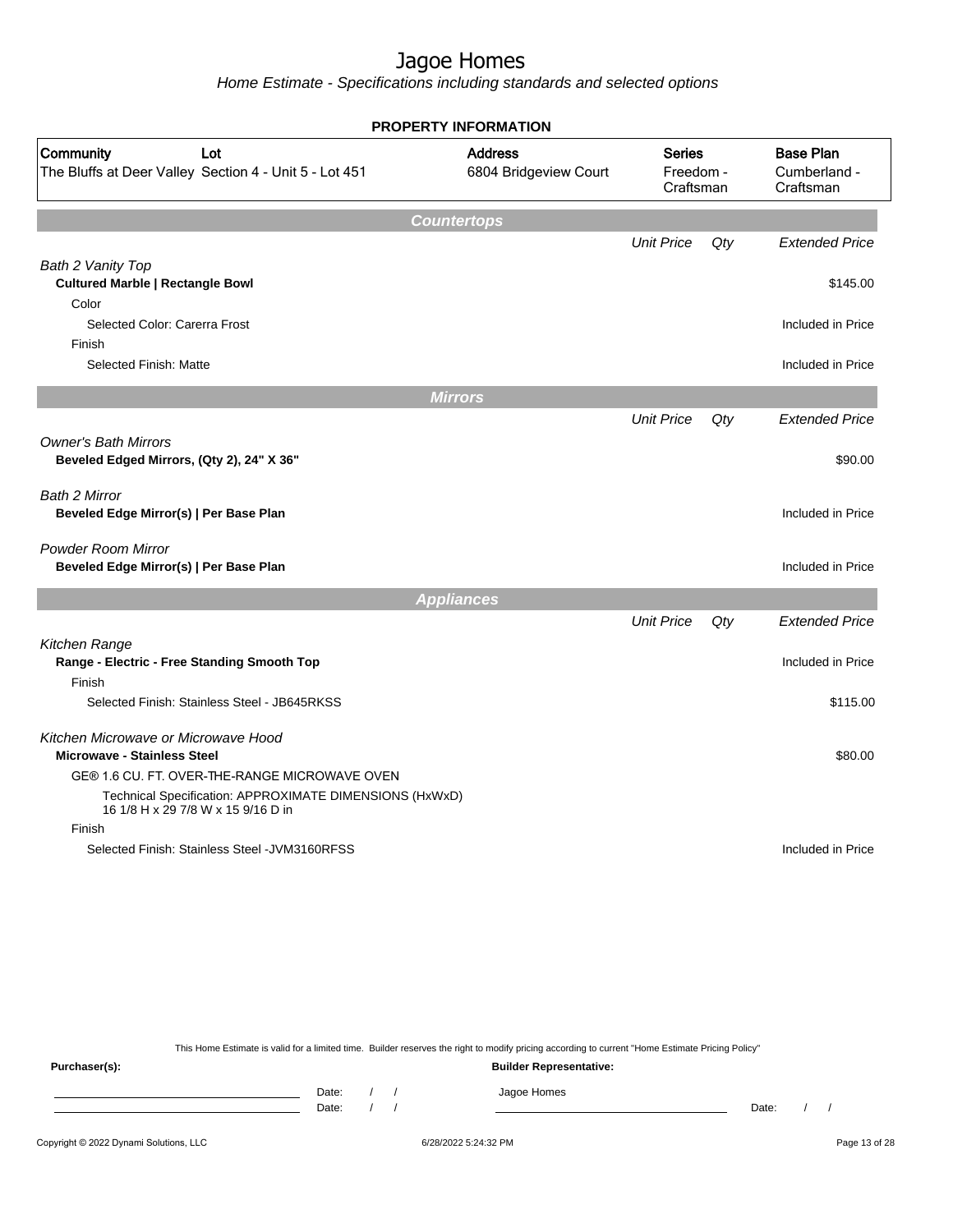Home Estimate - Specifications including standards and selected options

|                                                                                                  | <b>PROPERTY INFORMATION</b>             |                                         |     |                       |  |                                               |
|--------------------------------------------------------------------------------------------------|-----------------------------------------|-----------------------------------------|-----|-----------------------|--|-----------------------------------------------|
| Community<br>Lot<br>The Bluffs at Deer Valley Section 4 - Unit 5 - Lot 451                       | <b>Address</b><br>6804 Bridgeview Court | <b>Series</b><br>Freedom -<br>Craftsman |     |                       |  | <b>Base Plan</b><br>Cumberland -<br>Craftsman |
|                                                                                                  | <b>Appliances</b>                       |                                         |     |                       |  |                                               |
|                                                                                                  |                                         | <b>Unit Price</b>                       | Qty | <b>Extended Price</b> |  |                                               |
| Kitchen Dishwasher                                                                               |                                         |                                         |     |                       |  |                                               |
| Dishwasher - Front Control - Stainless Steel                                                     |                                         |                                         |     | \$60.00               |  |                                               |
| GE® FRONT CONTROL WITH PLASTIC INTERIOR DISHWASHER WITH SANITIZE<br><b>CYCLE &amp; DRY BOOST</b> |                                         |                                         |     |                       |  |                                               |
| Technical Specification: APPROXIMATE DIMENSIONS (HxWxD)<br>33 3/8 H x 23 3/4 W x 24 D in         |                                         |                                         |     |                       |  |                                               |
| Finish                                                                                           |                                         |                                         |     |                       |  |                                               |
| Selected Finish: GDF550PSRSS                                                                     |                                         |                                         |     | Included in Price     |  |                                               |
| Refrigerator                                                                                     |                                         |                                         |     |                       |  |                                               |
| Refrigerator - Side by Side w/ Ice & Water on Door                                               |                                         |                                         |     | Included in Price     |  |                                               |
| Finish                                                                                           |                                         |                                         |     |                       |  |                                               |
| Selected Finish: Stainless Steel - GSS25GYPFS                                                    |                                         |                                         |     | \$165.00              |  |                                               |
|                                                                                                  | <b>Plumbing</b>                         |                                         |     |                       |  |                                               |
|                                                                                                  |                                         | <b>Unit Price</b>                       | Qty | <b>Extended Price</b> |  |                                               |
| Owner's Bath Fixture Color Package                                                               |                                         |                                         |     |                       |  |                                               |
| <b>Bath Fixture Color</b>                                                                        |                                         |                                         |     | Included in Price     |  |                                               |
| Color                                                                                            |                                         |                                         |     |                       |  |                                               |
| Selected Color: White                                                                            |                                         |                                         |     | Included in Price     |  |                                               |
| <b>Owner's Bath Vanity</b>                                                                       |                                         |                                         |     |                       |  |                                               |
| 60" Double Bowl                                                                                  |                                         |                                         |     | \$1,760.00            |  |                                               |
| 48" single bowl enlarged to 60" double bowl vanity, 12" removed from Owners Closet.              |                                         |                                         |     |                       |  |                                               |
| <b>Owner's Bath Lavatory Faucet</b>                                                              |                                         |                                         |     |                       |  |                                               |
| <b>Delta Ashlyn Collection</b>                                                                   |                                         |                                         |     | Included in Price     |  |                                               |
| Finish                                                                                           |                                         |                                         |     |                       |  |                                               |
| Selected Finish: Chrome                                                                          |                                         |                                         |     | Included in Price     |  |                                               |
| Spread                                                                                           |                                         |                                         |     |                       |  |                                               |
| Selected Spread: 2564   4" Spread                                                                |                                         |                                         |     | Included in Price     |  |                                               |
| Owner's Bath Towel Bar or Robe Hooks & Paper Holder<br>Sage Robe Hooks (Qty 2) & Paper Holder    |                                         |                                         |     | \$40.00               |  |                                               |
| Hooks to be hung 67" above Finished Floor unless customer selects different location.            |                                         |                                         |     |                       |  |                                               |
| Finish                                                                                           |                                         |                                         |     |                       |  |                                               |
| Selected Finish: Chrome                                                                          |                                         |                                         |     | Included in Price     |  |                                               |
|                                                                                                  |                                         |                                         |     |                       |  |                                               |

This Home Estimate is valid for a limited time. Builder reserves the right to modify pricing according to current "Home Estimate Pricing Policy" **Purchaser(s): Builder Representative:**

| Date: |  | lomes |       |  |
|-------|--|-------|-------|--|
| Date: |  |       | Date: |  |
|       |  |       |       |  |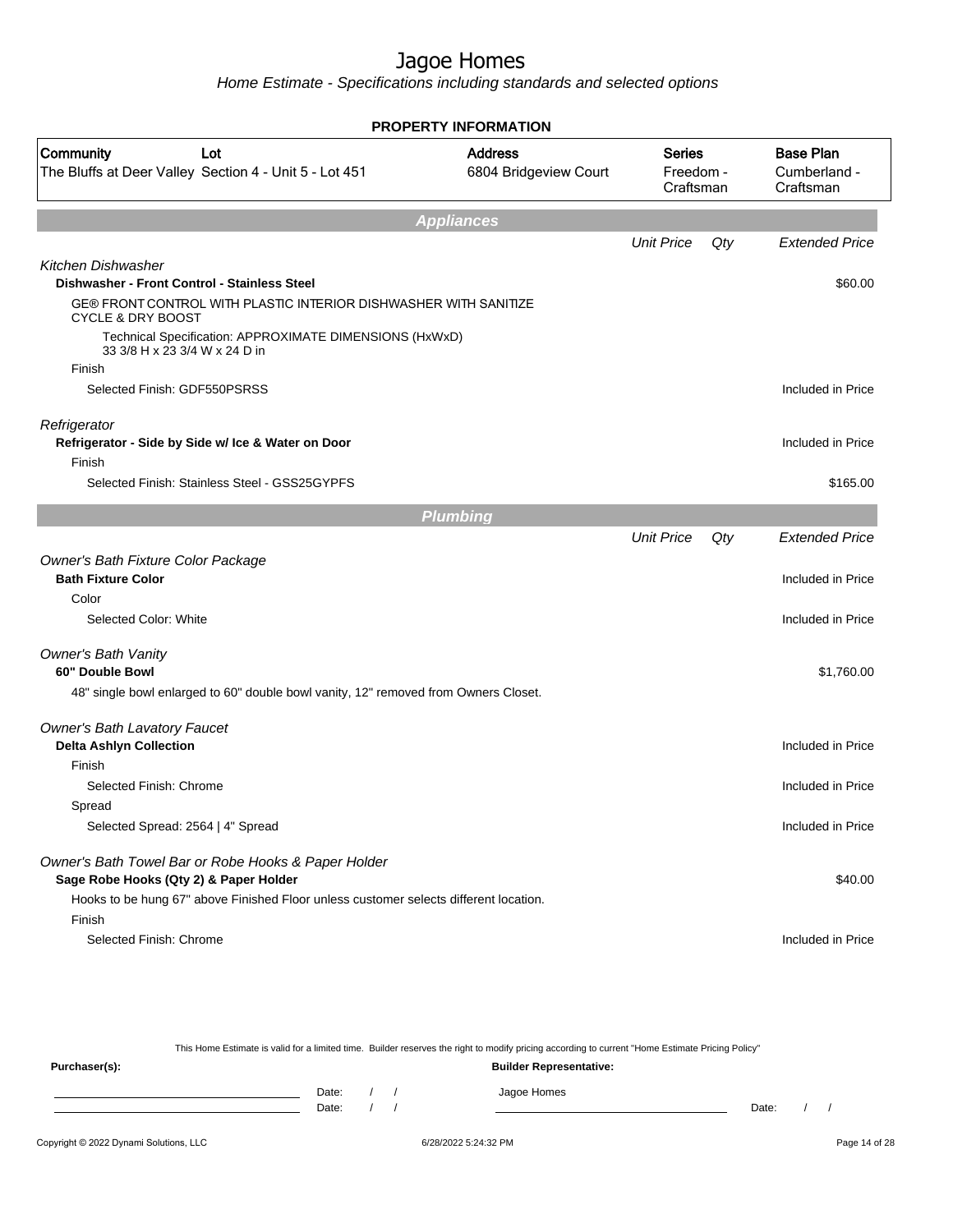Home Estimate - Specifications including standards and selected options

| <b>PROPERTY INFORMATION</b>                                                                              |                                         |                                         |     |                                               |  |  |  |  |
|----------------------------------------------------------------------------------------------------------|-----------------------------------------|-----------------------------------------|-----|-----------------------------------------------|--|--|--|--|
| Community<br>Lot<br>The Bluffs at Deer Valley Section 4 - Unit 5 - Lot 451                               | <b>Address</b><br>6804 Bridgeview Court | <b>Series</b><br>Freedom -<br>Craftsman |     | <b>Base Plan</b><br>Cumberland -<br>Craftsman |  |  |  |  |
|                                                                                                          | <b>Plumbing</b>                         |                                         |     |                                               |  |  |  |  |
|                                                                                                          |                                         | <b>Unit Price</b>                       | Qty | <b>Extended Price</b>                         |  |  |  |  |
| <b>Owners Bath Tub/Shower or Shower Stall</b><br>60" Fiberglass Shower Stall   Sliding Shower Door       |                                         |                                         |     | \$1,170.00                                    |  |  |  |  |
| Semi Frameless Chrome Shower Door with Clear Glass Included Plan may be revised to<br>accomodate shower. |                                         |                                         |     |                                               |  |  |  |  |
| Glass Pattern                                                                                            |                                         |                                         |     |                                               |  |  |  |  |
| Selected Glass Pattern: Clear                                                                            |                                         |                                         |     | Included in Price                             |  |  |  |  |
| Semi Frameless Sliding Shower Door                                                                       |                                         |                                         |     |                                               |  |  |  |  |
| Selected Semi Frameless Sliding Shower Door: N/A                                                         |                                         |                                         |     | Included in Price                             |  |  |  |  |
| <b>Shower Door</b>                                                                                       |                                         |                                         |     |                                               |  |  |  |  |
| Selected Shower Door: Chrome                                                                             |                                         |                                         |     | Included in Price                             |  |  |  |  |
| <b>Owner's Bath Shower Stall Faucet</b><br>Delta Ashlyn Shower Stall Faucet T14264                       |                                         |                                         |     | Included in Price                             |  |  |  |  |
| Model # T14264                                                                                           |                                         |                                         |     |                                               |  |  |  |  |
| Finish                                                                                                   |                                         |                                         |     |                                               |  |  |  |  |
| Selected Finish: Chrome                                                                                  |                                         |                                         |     | Included in Price                             |  |  |  |  |
| <b>Owner's Bath Commode</b><br>Standard 1.6 Gallon Commode, 2 pc.                                        |                                         |                                         |     | Included in Price                             |  |  |  |  |
| 1.6 Gallon<br>2 PC                                                                                       |                                         |                                         |     |                                               |  |  |  |  |
| <b>Bath 2 Fixture Color Package</b>                                                                      |                                         |                                         |     |                                               |  |  |  |  |
| <b>Bath Fixture Color</b>                                                                                |                                         |                                         |     | Included in Price                             |  |  |  |  |
| Color                                                                                                    |                                         |                                         |     |                                               |  |  |  |  |
| Selected Color: White                                                                                    |                                         |                                         |     | Included in Price                             |  |  |  |  |
| <b>Bath 2 Commode</b>                                                                                    |                                         |                                         |     |                                               |  |  |  |  |
| Standard 1.6 Gallon Commode, 2 pc.                                                                       |                                         |                                         |     | Included in Price                             |  |  |  |  |
| 1.6 Gallon<br>2 PC                                                                                       |                                         |                                         |     |                                               |  |  |  |  |
| <b>Bath 2 Lavatory Faucet</b>                                                                            |                                         |                                         |     |                                               |  |  |  |  |
| <b>Delta Ashlyn Collection</b>                                                                           |                                         |                                         |     | Included in Price                             |  |  |  |  |
| Finish                                                                                                   |                                         |                                         |     |                                               |  |  |  |  |
| Selected Finish: Chrome                                                                                  |                                         |                                         |     | Included in Price                             |  |  |  |  |
| Spread                                                                                                   |                                         |                                         |     |                                               |  |  |  |  |
| Selected Spread: 2564   4" Spread                                                                        |                                         |                                         |     | Included in Price                             |  |  |  |  |

This Home Estimate is valid for a limited time. Builder reserves the right to modify pricing according to current "Home Estimate Pricing Policy" **Purchaser(s): Builder Representative:** Date: / / Jagoe Homes<br>Date: / / Jagoe Homes Date: / / **Date: / / 2006** Date: / / / Date: / / /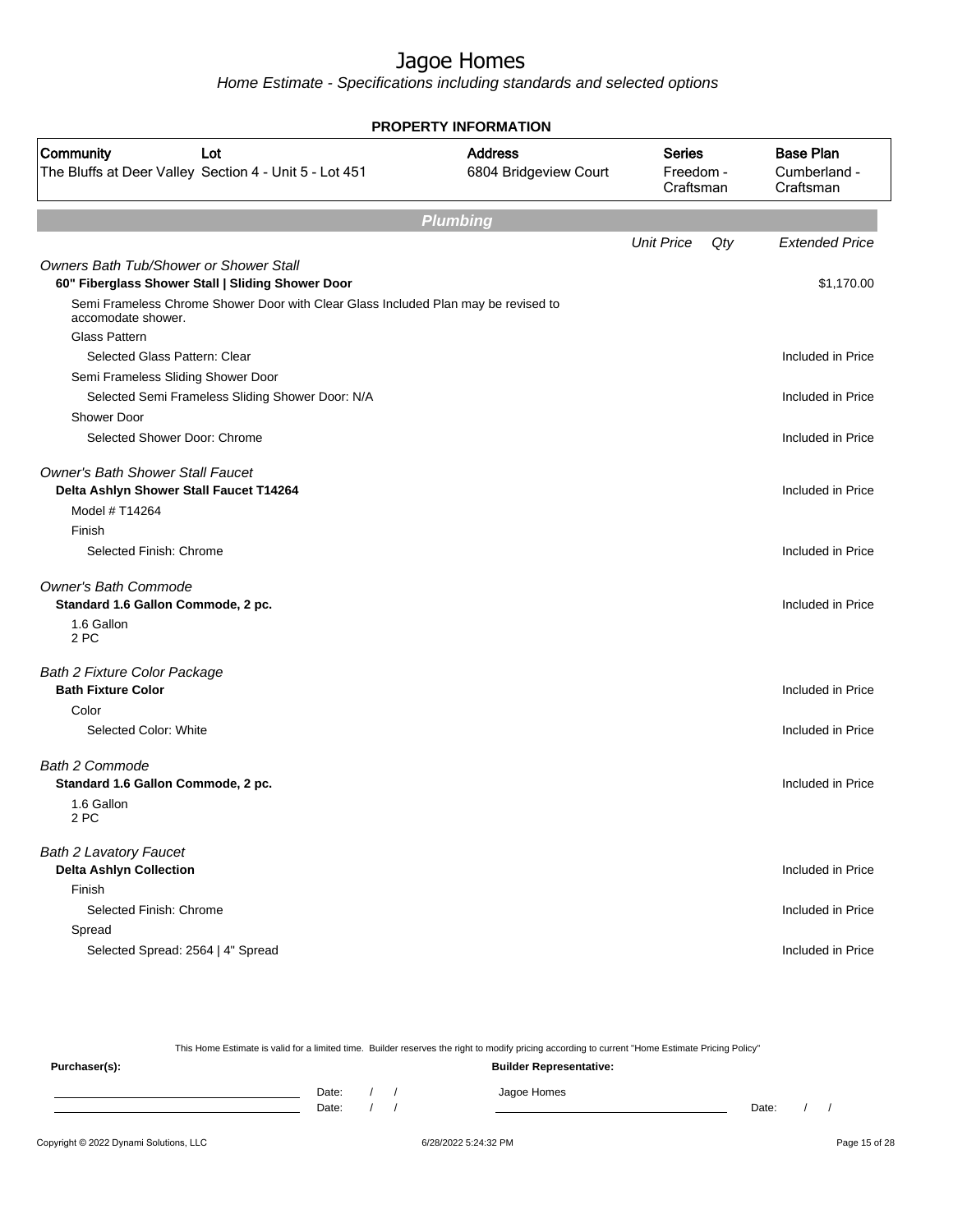Home Estimate - Specifications including standards and selected options

| <b>PROPERTY INFORMATION</b>                                                                       |                                         |                                         |     |                                               |  |  |
|---------------------------------------------------------------------------------------------------|-----------------------------------------|-----------------------------------------|-----|-----------------------------------------------|--|--|
| Community<br>Lot<br>The Bluffs at Deer Valley Section 4 - Unit 5 - Lot 451                        | <b>Address</b><br>6804 Bridgeview Court | <b>Series</b><br>Freedom -<br>Craftsman |     | <b>Base Plan</b><br>Cumberland -<br>Craftsman |  |  |
|                                                                                                   | <b>Plumbing</b>                         |                                         |     |                                               |  |  |
|                                                                                                   |                                         | <b>Unit Price</b>                       | Qty | <b>Extended Price</b>                         |  |  |
| Bath 2 Towel Bar & Paper Holder<br>Chrome Towel Bar & Paper Holder                                |                                         |                                         |     | Included in Price                             |  |  |
| <b>Bath 2 Tub/Shower or Shower Stall</b><br>60" Fiberglass Tub/Shower                             |                                         |                                         |     | Included in Price                             |  |  |
| <b>Bath 2 Tub/Shower Faucet</b><br>Delta Ashlyn Tub/Shower Faucet T14464<br>Finish                |                                         |                                         |     | Included in Price                             |  |  |
| Selected Finish: Chrome                                                                           |                                         |                                         |     | Included in Price                             |  |  |
| Powder Room Fixture Color Package<br><b>Bath Fixture Color</b>                                    |                                         |                                         |     | Included in Price                             |  |  |
| Color<br>Selected Color: White                                                                    |                                         |                                         |     | Included in Price                             |  |  |
| Powder Room Vanity / Pedestal<br><b>Pedestal Sink</b>                                             |                                         |                                         |     | Included in Price                             |  |  |
| Powder Room Towel Ring & Paper Holder<br><b>Chrome Towel Ring &amp; Paper Holder</b>              |                                         |                                         |     | Included in Price                             |  |  |
| Powder Room Commode<br>Standard 1.6 Gallon Commode, 2 pc.                                         |                                         |                                         |     | Included in Price                             |  |  |
| 1.6 Gallon<br>2 PC                                                                                |                                         |                                         |     |                                               |  |  |
| <b>Kitchen Sink</b><br>Blanco Precis Undermount Sink - Super Single Bowl w/Chrome Disposal Flange |                                         |                                         |     | \$680.00                                      |  |  |
| Sink 9 1/2" Deep                                                                                  |                                         |                                         |     |                                               |  |  |
| Color<br>Selected Color: Metallic Gray 440148                                                     |                                         |                                         |     | Included in Price                             |  |  |
| <b>Kitchen Sink Faucet</b><br>Kitchen Sink Faucet - Delta Emmaline Single Handle Pull Down #9182  |                                         |                                         |     | \$360.00                                      |  |  |
| Finish<br>Selected Finish: Chrome                                                                 |                                         |                                         |     | Included in Price                             |  |  |
| Kitchen Garbage Disposal<br>Garbage Disposal 1/3 hp                                               |                                         |                                         |     | Included in Price                             |  |  |

|                                        |                                |  |  | This Home Estimate is valid for a limited time. Builder reserves the right to modify pricing according to current "Home Estimate Pricing Policy" |       |  |  |               |
|----------------------------------------|--------------------------------|--|--|--------------------------------------------------------------------------------------------------------------------------------------------------|-------|--|--|---------------|
| Purchaser(s):                          | <b>Builder Representative:</b> |  |  |                                                                                                                                                  |       |  |  |               |
|                                        | Date:<br>Date:                 |  |  | Jagoe Homes                                                                                                                                      | Date: |  |  |               |
| Copyright © 2022 Dynami Solutions, LLC |                                |  |  | 6/28/2022 5:24:32 PM                                                                                                                             |       |  |  | Page 16 of 28 |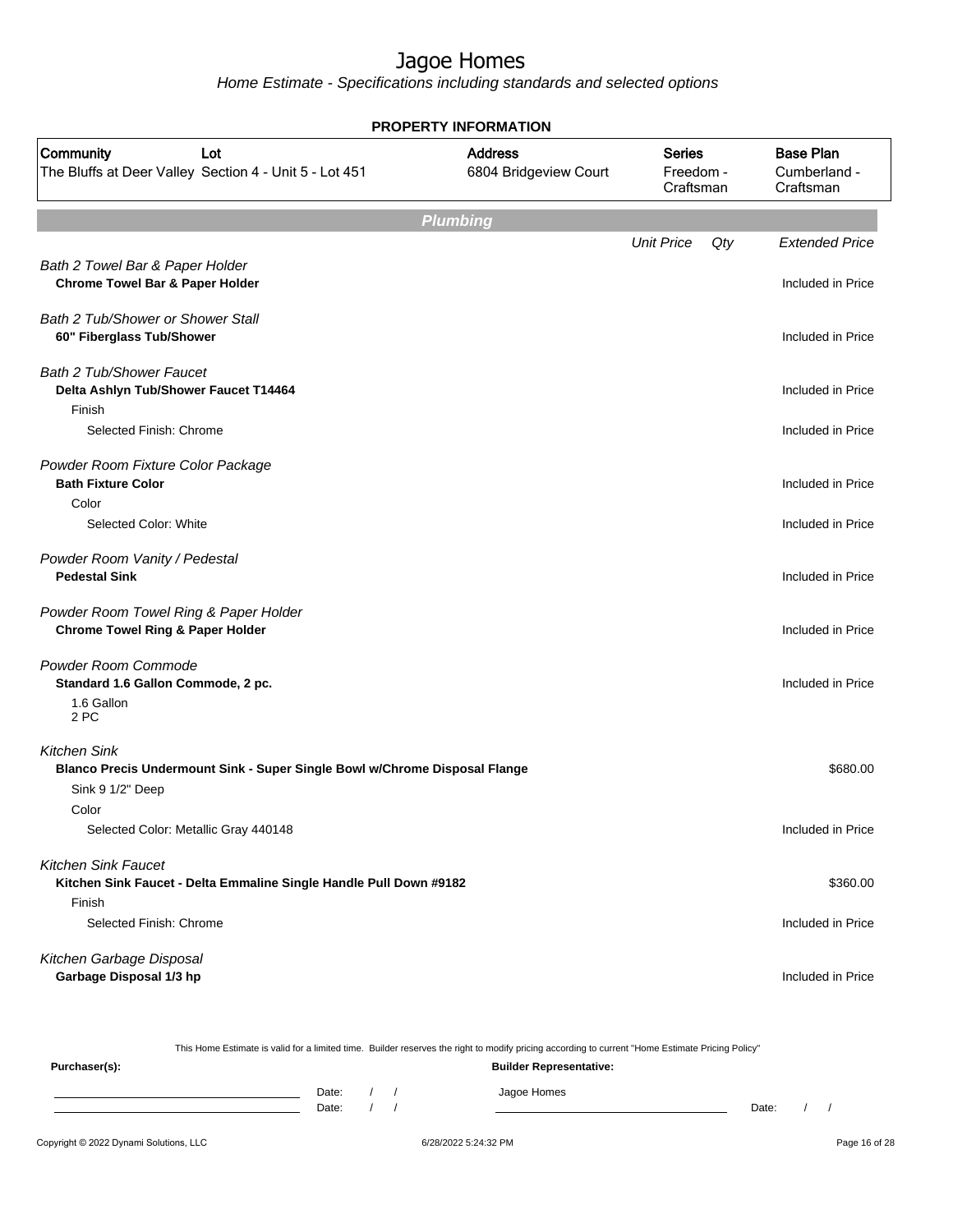Home Estimate - Specifications including standards and selected options

| <b>PROPERTY INFORMATION</b>                                                                    |  |                                          |                                         |     |                                               |  |
|------------------------------------------------------------------------------------------------|--|------------------------------------------|-----------------------------------------|-----|-----------------------------------------------|--|
| Community<br>Lot<br>The Bluffs at Deer Valley Section 4 - Unit 5 - Lot 451                     |  | <b>Address</b><br>6804 Bridgeview Court  | <b>Series</b><br>Freedom -<br>Craftsman |     | <b>Base Plan</b><br>Cumberland -<br>Craftsman |  |
|                                                                                                |  | <b>Plumbing</b>                          |                                         |     |                                               |  |
| Kitchen Ice Maker Water Line<br><b>Ice Maker Water Line</b>                                    |  |                                          | <b>Unit Price</b>                       | Qty | <b>Extended Price</b><br>Included in Price    |  |
| <b>Entire Home Water Heater</b><br><b>Tankless Water Heater</b>                                |  |                                          |                                         |     | Included in Price                             |  |
| Entire Home Main Water Shutoff Valve<br><b>Main Water Shutoff Valve</b>                        |  |                                          |                                         |     | Included in Price                             |  |
| <b>Entire Home Plumbing Supply Pipes</b><br><b>Plumbing Pipes: Water Continuous PEX Piping</b> |  |                                          |                                         |     | Included in Price                             |  |
| Entire Home Plumbing Waste & Vent Lines<br><b>Plumbing Drains and Vents PVC</b>                |  |                                          |                                         |     | Included in Price                             |  |
| Entire Home Secondary Shut-Off Valves<br>Secondary Shut-Off Valves at each fixture             |  |                                          |                                         |     | Included in Price                             |  |
| <b>Exterior Plumbing Sewer Lines</b><br>Plumbing Pipes: Exterior Sewer Lines PVC Schedule 40   |  |                                          |                                         |     | Included in Price                             |  |
| <b>Exterior Sillcocks</b><br><b>Outside Faucets Frost Proof (Per Plan)</b>                     |  |                                          |                                         |     | Included in Price                             |  |
|                                                                                                |  | <b>Electrical, Media, Communications</b> |                                         |     |                                               |  |
| Front Porch Light(s)<br><b>Recessed Lighting (Per Plan)</b>                                    |  |                                          | <b>Unit Price</b>                       | Qty | <b>Extended Price</b><br>Included in Price    |  |
| <b>Front Entry Ceiling Light</b><br>Recessed Light (1) ILO Standard Flush Mount                |  |                                          |                                         |     | \$70.00                                       |  |
| Main Level Stairway Landing Ceiling Fixture<br><b>Recessed Lighting (Per Plan)</b>             |  |                                          |                                         |     | Included in Price                             |  |
| <b>Family Room Ceiling Fixture</b><br>Ceiling Fan 52" Kichler Pro #330018, Fan Only<br>Color   |  |                                          |                                         |     | Included in Price                             |  |
| Selected Color: Brushed Nickel w/Silver Blades                                                 |  |                                          |                                         |     | Included in Price                             |  |

This Home Estimate is valid for a limited time. Builder reserves the right to modify pricing according to current "Home Estimate Pricing Policy" **Purchaser(s): Builder Representative:** Date: / / Jagoe Homes<br>Date: / / Jagoe Homes Date: / / **Date: / / 2006** Date: / / / Date: / / /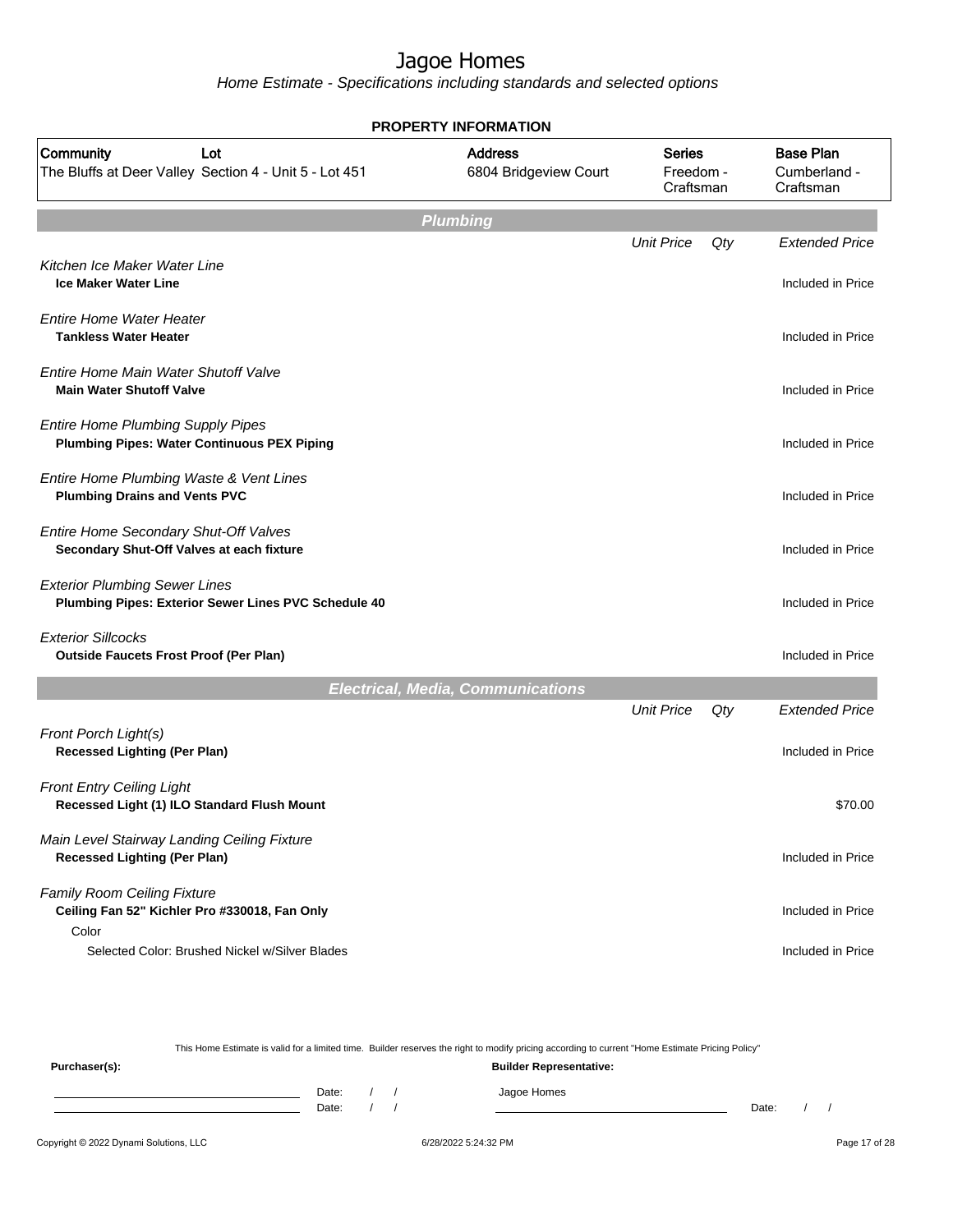Home Estimate - Specifications including standards and selected options

| <b>PROPERTY INFORMATION</b>                                                                                                                                                     |                                         |                                         |     |                                               |  |  |  |  |  |
|---------------------------------------------------------------------------------------------------------------------------------------------------------------------------------|-----------------------------------------|-----------------------------------------|-----|-----------------------------------------------|--|--|--|--|--|
| Community<br>Lot<br>The Bluffs at Deer Valley Section 4 - Unit 5 - Lot 451                                                                                                      | <b>Address</b><br>6804 Bridgeview Court | <b>Series</b><br>Freedom -<br>Craftsman |     | <b>Base Plan</b><br>Cumberland -<br>Craftsman |  |  |  |  |  |
| <b>Electrical, Media, Communications</b>                                                                                                                                        |                                         |                                         |     |                                               |  |  |  |  |  |
|                                                                                                                                                                                 |                                         | <b>Unit Price</b>                       | Qty | <b>Extended Price</b>                         |  |  |  |  |  |
| Family Room Recessed Light(s)<br><b>Recessed Lighting (Per Plan)</b>                                                                                                            |                                         |                                         |     | Included in Price                             |  |  |  |  |  |
| <b>Kitchen Ceiling Lighting</b><br><b>Recessed Lighting (Per Plan)</b>                                                                                                          |                                         |                                         |     | Included in Price                             |  |  |  |  |  |
| Kitchen Pendant Light ILO (1) Recessed Cans<br>Pendant Hanging Task Light - Kichler Everly #42047 (Qty 1) ILO Recessed Can above<br><b>Sink</b><br>Finish                       |                                         |                                         |     | \$210.00                                      |  |  |  |  |  |
| Selected Finish: Chrome                                                                                                                                                         |                                         |                                         |     | Included in Price                             |  |  |  |  |  |
| Kitchen Under Cabinet Light<br>Under Cabinet Lighting Package, qty 3                                                                                                            |                                         |                                         |     | \$360.00                                      |  |  |  |  |  |
| Includes one under counter lighting package to be installed in predetermined location under<br>wall cabinets in the kitchen.                                                    |                                         |                                         |     |                                               |  |  |  |  |  |
| Includes 3 under counter lights                                                                                                                                                 |                                         |                                         |     |                                               |  |  |  |  |  |
| <b>Kitchen GFI Outlet</b><br>Interior GFI Outlet(s)                                                                                                                             |                                         |                                         |     | Included in Price                             |  |  |  |  |  |
| Kitchen Range Receptacle<br>Range 220 Volt Receptacle                                                                                                                           |                                         |                                         |     | Included in Price                             |  |  |  |  |  |
| Dining Area Ceiling Light(s)<br><b>Recessed Lighting (Per Plan)</b>                                                                                                             |                                         |                                         |     | Included in Price                             |  |  |  |  |  |
| Powder Room Vanity Light<br>Shailene   3 Light   21"   45574                                                                                                                    |                                         |                                         |     | \$110.00                                      |  |  |  |  |  |
| The straight lines and up-sized satin etched glass of this bath light from the Shailene<br>Collection create the perfect casual look for the updated urban lifestyle.<br>Finish |                                         |                                         |     |                                               |  |  |  |  |  |
| Selected Finish: Chrome                                                                                                                                                         |                                         |                                         |     | Included in Price                             |  |  |  |  |  |
| Powder Room Fan or Fan/Light<br><b>Bath Exhaust Fan w/ Light</b>                                                                                                                |                                         |                                         |     | Included in Price                             |  |  |  |  |  |
| Main Level Hall Ceiling Light(s)<br>Flush Mount Light   2 Bulb<br>Finish                                                                                                        |                                         |                                         |     | Included in Price                             |  |  |  |  |  |
| Selected Finish: Brushed Nickel                                                                                                                                                 |                                         |                                         |     | Included in Price                             |  |  |  |  |  |

Copyright © 2022 Dynami Solutions, LLC <br>
6/28/2022 5:24:32 PM Page 18 of 28 This Home Estimate is valid for a limited time. Builder reserves the right to modify pricing according to current "Home Estimate Pricing Policy" **Purchaser(s): Builder Representative:** Date: / / Jagoe Homes<br>Date: / / Jagoe Homes Date: / / Date: / /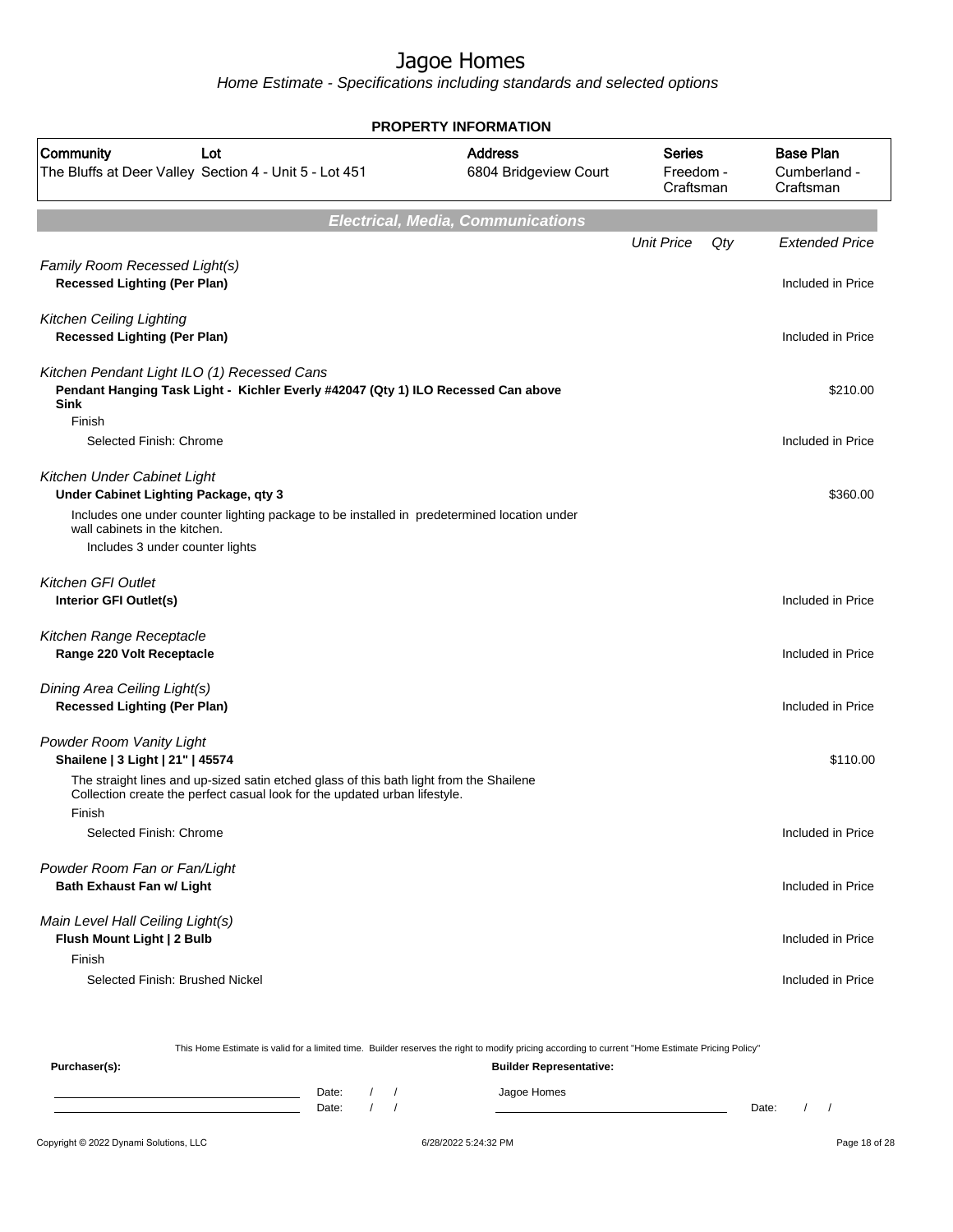Home Estimate - Specifications including standards and selected options

| <b>PROPERTY INFORMATION</b>                                                                                                                                                                                                                                     |                                          |                                         |     |                                               |  |
|-----------------------------------------------------------------------------------------------------------------------------------------------------------------------------------------------------------------------------------------------------------------|------------------------------------------|-----------------------------------------|-----|-----------------------------------------------|--|
| Community<br>Lot<br>The Bluffs at Deer Valley Section 4 - Unit 5 - Lot 451                                                                                                                                                                                      | <b>Address</b><br>6804 Bridgeview Court  | <b>Series</b><br>Freedom -<br>Craftsman |     | <b>Base Plan</b><br>Cumberland -<br>Craftsman |  |
|                                                                                                                                                                                                                                                                 | <b>Electrical, Media, Communications</b> |                                         |     |                                               |  |
|                                                                                                                                                                                                                                                                 |                                          | <b>Unit Price</b>                       | Qty | <b>Extended Price</b>                         |  |
| <b>Laundry Ceiling Light</b><br>Satco - 7" Square Flush Mount, 13.5 Watt/LED                                                                                                                                                                                    |                                          |                                         |     | \$25.00                                       |  |
| Laundry Dryer Receptacle<br>Dryer 220 Volt Receptacle                                                                                                                                                                                                           |                                          |                                         |     | Included in Price                             |  |
| <b>Owner's Suite Ceiling Light</b><br>Recessed Lighting (4) ILO Standard Bedroom Flush Mount Light                                                                                                                                                              |                                          |                                         |     | \$470.00                                      |  |
| <b>Owner's Closet Light(s)</b><br>Satco - 7" Square Flush Mount, 13.5 Watt/LED                                                                                                                                                                                  |                                          |                                         |     | \$25.00                                       |  |
| <b>Owner's Bath Vanity Light</b><br>Shailene   3 Light   21"   45574   Qty 2<br>The straight lines and up-sized satin etched glass of this bath light from the Shailene<br>Collection create the perfect casual look for the updated urban lifestyle.<br>Finish |                                          |                                         |     | \$270.00                                      |  |
| Selected Finish: Chrome                                                                                                                                                                                                                                         |                                          |                                         |     | Included in Price                             |  |
| Owner's Bath Additional Tub/Shower Light<br>Additional Tub/Shower Light Fixture w/ Switch<br>Includes one tub/shower special recessed light fixture with switch in choice of bathroom.                                                                          |                                          |                                         |     | \$195.00                                      |  |
| Technical Specification: Buyer must indicate choice of bath.                                                                                                                                                                                                    |                                          |                                         |     |                                               |  |
| Owner's Bath Exhaust Fan or Fan/Light<br>Bath Exhaust Fan, Fan Only                                                                                                                                                                                             |                                          |                                         |     | Included in Price                             |  |
| <b>Owner's Bath GFI Outlet</b><br><b>GFI Interior Outlet(s)</b>                                                                                                                                                                                                 |                                          |                                         |     | Included in Price                             |  |
| <b>Bedroom 2 Ceiling Light</b><br>Flush Mount Light   3 Bulb<br>Finish                                                                                                                                                                                          |                                          |                                         |     | Included in Price                             |  |
| Selected Finish: Brushed Nickel                                                                                                                                                                                                                                 |                                          |                                         |     | Included in Price                             |  |
| <b>Bedroom 3 Ceiling Light</b><br>Flush Mount Light   3 Bulb<br>Finish                                                                                                                                                                                          |                                          |                                         |     | Included in Price                             |  |
| Selected Finish: Brushed Nickel                                                                                                                                                                                                                                 |                                          |                                         |     | Included in Price                             |  |

Copyright © 2022 Dynami Solutions, LLC <br>
6/28/2022 5:24:32 PM Page 19 of 28 This Home Estimate is valid for a limited time. Builder reserves the right to modify pricing according to current "Home Estimate Pricing Policy" **Purchaser(s): Builder Representative:** Date: / / Jagoe Homes<br>Date: / / Jagoe Homes Date: / / **Date: / / 2006** Date: / / / Date: / / /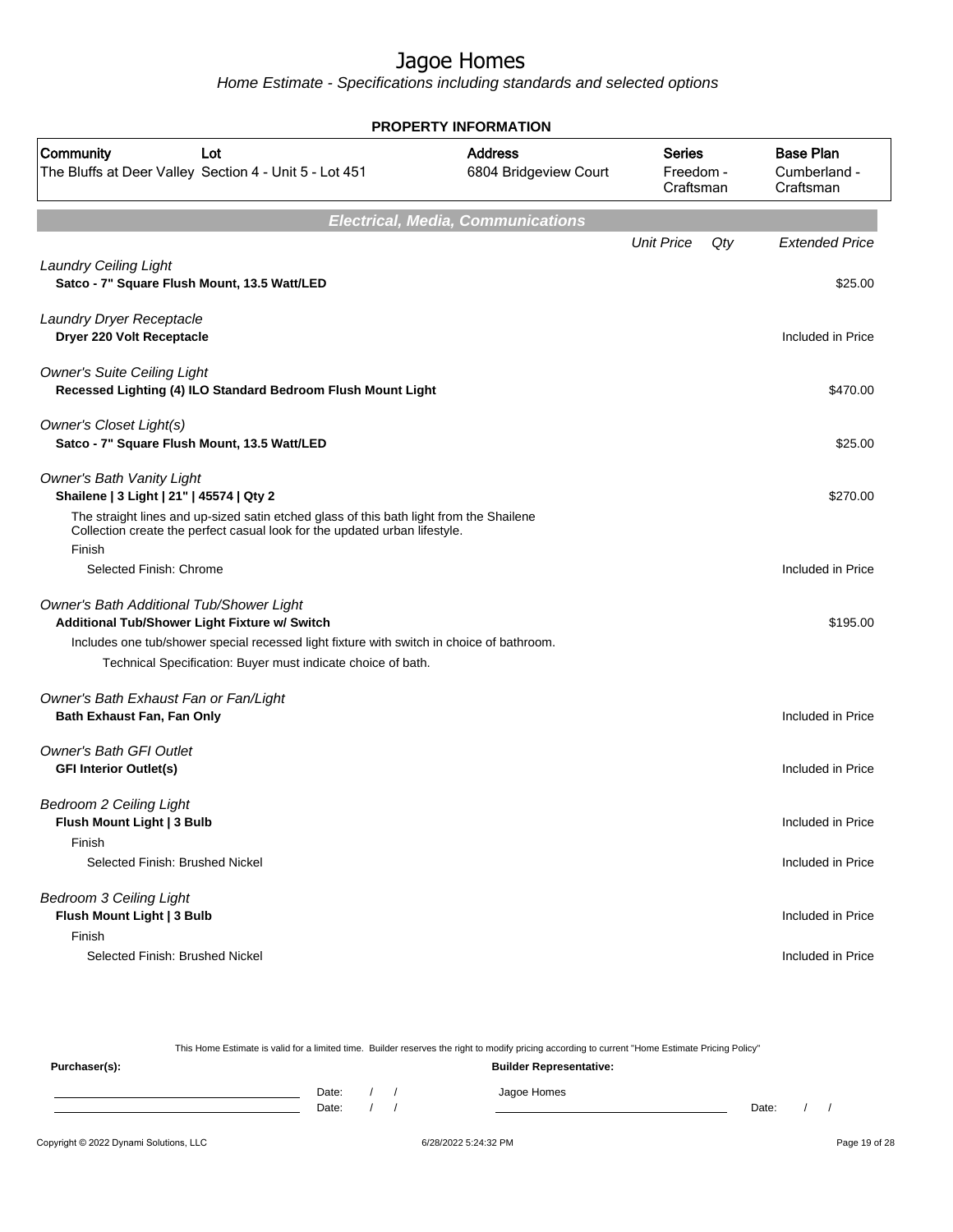Home Estimate - Specifications including standards and selected options

| <b>PROPERTY INFORMATION</b>                                                                                                                                                     |                                          |                                  |     |                                               |  |  |  |
|---------------------------------------------------------------------------------------------------------------------------------------------------------------------------------|------------------------------------------|----------------------------------|-----|-----------------------------------------------|--|--|--|
| <b>Community</b><br>Lot<br>The Bluffs at Deer Valley Section 4 - Unit 5 - Lot 451                                                                                               | <b>Address</b><br>6804 Bridgeview Court  | Series<br>Freedom -<br>Craftsman |     | <b>Base Plan</b><br>Cumberland -<br>Craftsman |  |  |  |
|                                                                                                                                                                                 | <b>Electrical, Media, Communications</b> |                                  |     |                                               |  |  |  |
|                                                                                                                                                                                 |                                          | <b>Unit Price</b>                | Qty | <b>Extended Price</b>                         |  |  |  |
| Bedroom 4 Ceiling Light(s)<br>Flush Mount Light   3 Bulb                                                                                                                        |                                          |                                  |     | Included in Price                             |  |  |  |
| Finish                                                                                                                                                                          |                                          |                                  |     |                                               |  |  |  |
| Selected Finish: Brushed Nickel                                                                                                                                                 |                                          |                                  |     | Included in Price                             |  |  |  |
| Bath 2 Vanity Light<br>Shailene   4 Lite   29 1/2"   45575                                                                                                                      |                                          |                                  |     | \$140.00                                      |  |  |  |
| The straight lines and up-sized satin etched glass of this bath light from the Shailene<br>Collection create the perfect casual look for the updated urban lifestyle.<br>Finish |                                          |                                  |     |                                               |  |  |  |
| Selected Finish: Chrome                                                                                                                                                         |                                          |                                  |     | Included in Price                             |  |  |  |
| Bath 2 Additional Tub/Shower Light<br>Additional Tub/Shower Light Fixture w/ Switch                                                                                             |                                          |                                  |     | \$195.00                                      |  |  |  |
| Includes one tub/shower special recessed light fixture with switch in choice of bathroom.                                                                                       |                                          |                                  |     |                                               |  |  |  |
| Technical Specification: Buyer must indicate choice of bath.                                                                                                                    |                                          |                                  |     |                                               |  |  |  |
| Bath 2 Exhaust Fan or Fan/Light                                                                                                                                                 |                                          |                                  |     |                                               |  |  |  |
| Bath Exhaust Fan, Fan Only                                                                                                                                                      |                                          |                                  |     | Included in Price                             |  |  |  |
| <b>Bath 2 GFI Outlet</b>                                                                                                                                                        |                                          |                                  |     |                                               |  |  |  |
| Interior GFI Outlet(s)                                                                                                                                                          |                                          |                                  |     | Included in Price                             |  |  |  |
| 2nd Level Hall Ceiling Light(s)                                                                                                                                                 |                                          |                                  |     |                                               |  |  |  |
| Flush Mount Light   2 Bulb                                                                                                                                                      |                                          |                                  |     | Included in Price                             |  |  |  |
| Finish<br>Selected Finish: Brushed Nickel                                                                                                                                       |                                          |                                  |     | Included in Price                             |  |  |  |
|                                                                                                                                                                                 |                                          |                                  |     |                                               |  |  |  |
| Loft Ceiling Light(s)<br>Ceiling Fan 52" Kichler Pro Select #330017, w/Bowl LED Light                                                                                           |                                          |                                  |     | \$290.00                                      |  |  |  |
| Color                                                                                                                                                                           |                                          |                                  |     |                                               |  |  |  |
| Selected Color: Brushed Nickel w/Silver Blades                                                                                                                                  |                                          |                                  |     | Included in Price                             |  |  |  |
| <b>Stairway Ceiling Lighting</b>                                                                                                                                                |                                          |                                  |     |                                               |  |  |  |
| <b>Recessed Lighting (Per Plan)</b>                                                                                                                                             |                                          |                                  |     | Included in Price                             |  |  |  |
| Garage Ceiling Light(s)                                                                                                                                                         |                                          |                                  |     |                                               |  |  |  |
| Keyless (2)                                                                                                                                                                     |                                          |                                  |     | Included in Price                             |  |  |  |

This Home Estimate is valid for a limited time. Builder reserves the right to modify pricing according to current "Home Estimate Pricing Policy" **Purchaser(s): Builder Representative:** Date: / / Jagoe Homes<br>Date: / / Jagoe Homes Date: / / Date: / /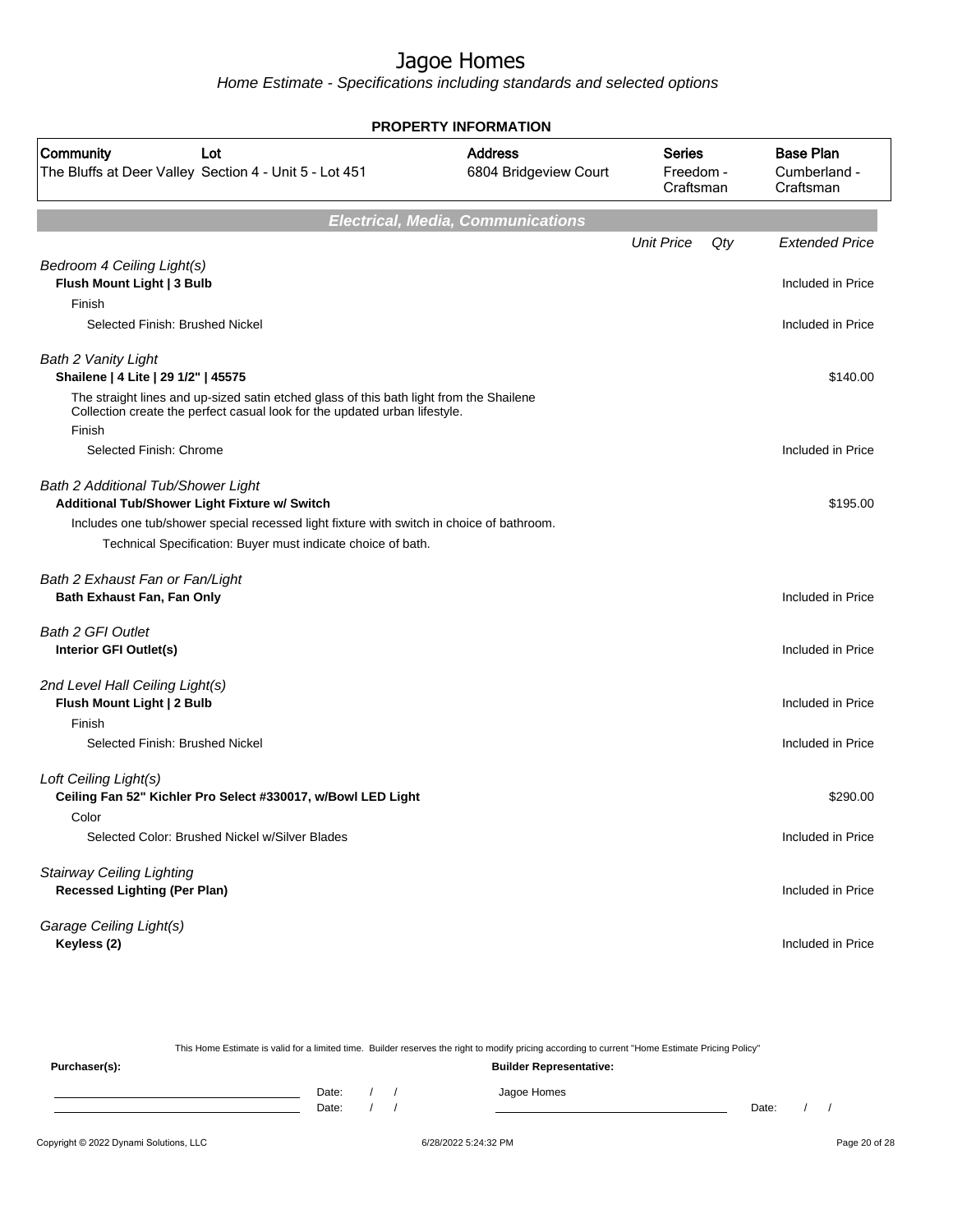Home Estimate - Specifications including standards and selected options

|                                                                                                                                                                                                                                                                                                                                            | <b>PROPERTY INFORMATION</b>              |                                         |     |                                               |
|--------------------------------------------------------------------------------------------------------------------------------------------------------------------------------------------------------------------------------------------------------------------------------------------------------------------------------------------|------------------------------------------|-----------------------------------------|-----|-----------------------------------------------|
| Community<br>Lot<br>The Bluffs at Deer Valley Section 4 - Unit 5 - Lot 451                                                                                                                                                                                                                                                                 | <b>Address</b><br>6804 Bridgeview Court  | <b>Series</b><br>Freedom -<br>Craftsman |     | <b>Base Plan</b><br>Cumberland -<br>Craftsman |
|                                                                                                                                                                                                                                                                                                                                            | <b>Electrical, Media, Communications</b> |                                         |     |                                               |
|                                                                                                                                                                                                                                                                                                                                            |                                          | <b>Unit Price</b>                       | Qty | <b>Extended Price</b>                         |
| Garage Opener                                                                                                                                                                                                                                                                                                                              |                                          |                                         |     |                                               |
| <b>Garage Door Opener Pre-Wire</b>                                                                                                                                                                                                                                                                                                         |                                          |                                         |     | Included in Price                             |
| Garage Exterior Light<br>Coach Light Kichler #49926 BKT Capanna                                                                                                                                                                                                                                                                            |                                          |                                         |     | Included in Price                             |
| The 16" 1-light outdoor wall light from the Capanna™ collection features waterfall glass.                                                                                                                                                                                                                                                  |                                          |                                         |     |                                               |
| Technical Specification: Width: 10.50"<br>Height: 16.00"                                                                                                                                                                                                                                                                                   |                                          |                                         |     |                                               |
| Finish                                                                                                                                                                                                                                                                                                                                     |                                          |                                         |     |                                               |
| Selected Finish: Textured Black                                                                                                                                                                                                                                                                                                            |                                          |                                         |     | Included in Price                             |
| <b>Outside Retreat Light</b><br>Exterior Kichler Light #49924 Capanna                                                                                                                                                                                                                                                                      |                                          |                                         |     | Included in Price                             |
| The 10.25" 1-light outdoor wall light from the Capanna(TM) collection gives the classic<br>lantern light a linear update. A textured black finish and squared edges, including a capstone<br>finial, combine with artful waterfall glass to create a style that works on homes with modern,<br>transitional or arts & crafts architecture. |                                          |                                         |     |                                               |
| 6.50W X 10.25H                                                                                                                                                                                                                                                                                                                             |                                          |                                         |     |                                               |
| Finish                                                                                                                                                                                                                                                                                                                                     |                                          |                                         |     |                                               |
| Selected Finish: Black Textured                                                                                                                                                                                                                                                                                                            |                                          |                                         |     | Included in Price                             |
| <b>Attic Light</b>                                                                                                                                                                                                                                                                                                                         |                                          |                                         |     |                                               |
| <b>Attic Lights Keyless</b>                                                                                                                                                                                                                                                                                                                |                                          |                                         |     | Included in Price                             |
| <b>Front Door Doorbell Button</b>                                                                                                                                                                                                                                                                                                          |                                          |                                         |     |                                               |
| <b>Doorbell Button at Front Door</b>                                                                                                                                                                                                                                                                                                       |                                          |                                         |     | Included in Price                             |
| <b>Front Door Door Chime</b>                                                                                                                                                                                                                                                                                                               |                                          |                                         |     |                                               |
| <b>Door Chime</b>                                                                                                                                                                                                                                                                                                                          |                                          |                                         |     | Included in Price                             |
| <b>Entire Home - Electrical Outlets and Switches</b>                                                                                                                                                                                                                                                                                       |                                          |                                         |     |                                               |
| Electrical Outlets & Switches per Plan & Code                                                                                                                                                                                                                                                                                              |                                          |                                         |     | Included in Price                             |
| Color                                                                                                                                                                                                                                                                                                                                      |                                          |                                         |     |                                               |
| Selected Color: White                                                                                                                                                                                                                                                                                                                      |                                          |                                         |     | Included in Price                             |
| Entire Home - Cable TV/Phone Outlets (Qty 6 Total)                                                                                                                                                                                                                                                                                         |                                          |                                         |     |                                               |
| Cable TV Outlets, RG6 wire                                                                                                                                                                                                                                                                                                                 |                                          |                                         | 5   | Included in Price                             |
| <b>Telephone Interior Jacks</b>                                                                                                                                                                                                                                                                                                            |                                          |                                         |     | \$0.00                                        |
| Entire Home - Additional Cable TV Outlet<br><b>Additional Cable TV Outlet</b>                                                                                                                                                                                                                                                              |                                          |                                         |     | \$80.00                                       |

| This Home Estimate is valid for a limited time. Builder reserves the right to modify pricing according to current "Home Estimate Pricing Policy" |  |       |  |  |                                |       |  |  |
|--------------------------------------------------------------------------------------------------------------------------------------------------|--|-------|--|--|--------------------------------|-------|--|--|
| Purchaser(s):                                                                                                                                    |  |       |  |  | <b>Builder Representative:</b> |       |  |  |
|                                                                                                                                                  |  | Date: |  |  | Jagoe Homes                    |       |  |  |
|                                                                                                                                                  |  | Date: |  |  |                                | Date: |  |  |
|                                                                                                                                                  |  |       |  |  |                                |       |  |  |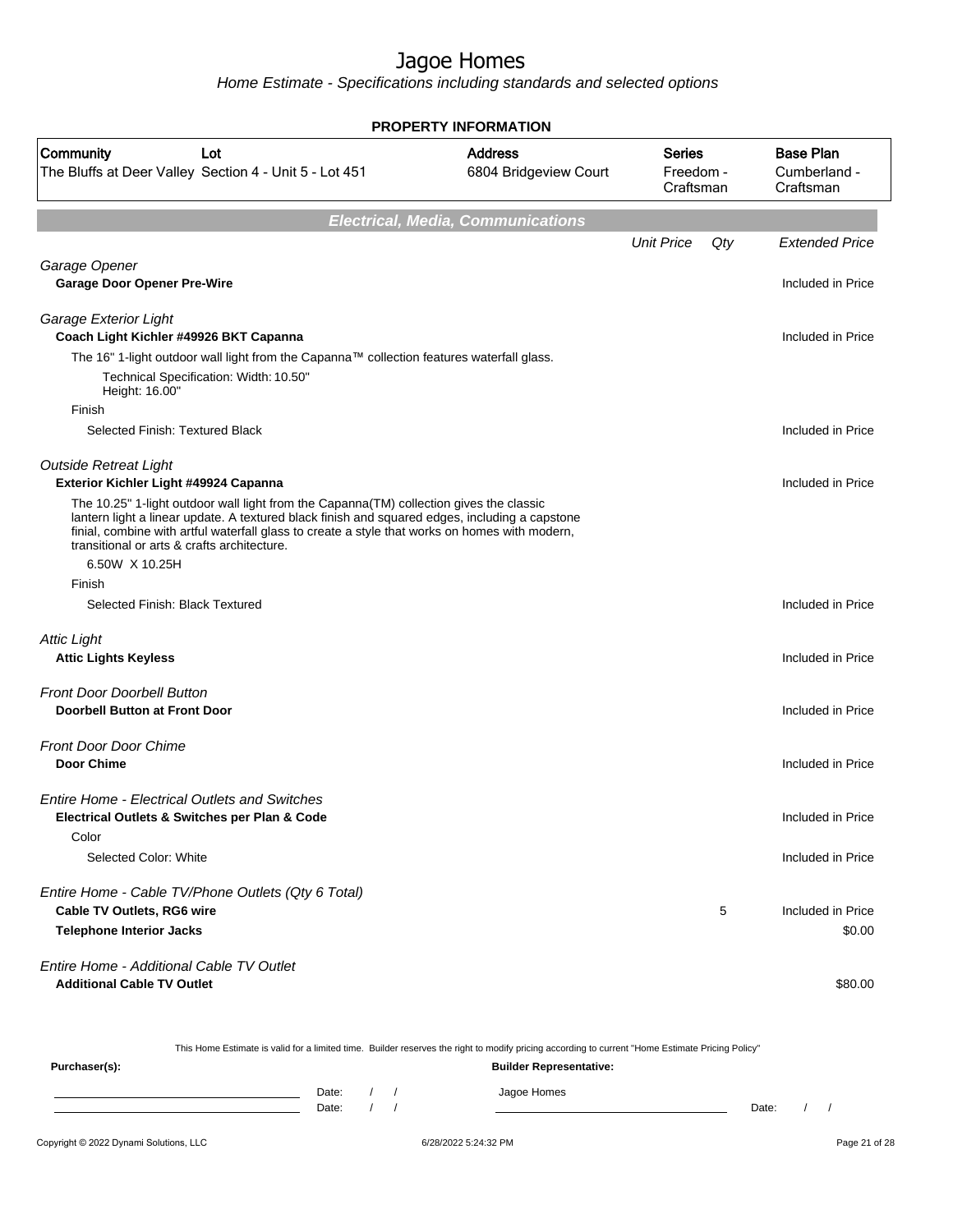Home Estimate - Specifications including standards and selected options

|                                                                                                                                                                      | <b>PROPERTY INFORMATION</b>              |                                  |     |                                               |
|----------------------------------------------------------------------------------------------------------------------------------------------------------------------|------------------------------------------|----------------------------------|-----|-----------------------------------------------|
| Community<br>Lot<br>The Bluffs at Deer Valley Section 4 - Unit 5 - Lot 451                                                                                           | <b>Address</b><br>6804 Bridgeview Court  | Series<br>Freedom -<br>Craftsman |     | <b>Base Plan</b><br>Cumberland -<br>Craftsman |
|                                                                                                                                                                      | <b>Electrical, Media, Communications</b> |                                  |     |                                               |
|                                                                                                                                                                      |                                          | <b>Unit Price</b>                | Qty | <b>Extended Price</b>                         |
| <b>Entire Home - Additional Cable TV Outlet</b><br>Includes one additional cable television outlet to be installed in choice of location.                            |                                          |                                  |     |                                               |
| Entire Home - Braced and Wired for Future Ceiling Fan at Existing Ceiling Light<br>Light Location Braced and Wired for Future Ceiling Fan                            |                                          | \$115.00                         | 3   | \$345.00                                      |
| Includes addition of bracing and box for ceiling fan addition with a switch                                                                                          |                                          |                                  |     |                                               |
| Comments: Bed 2, 3, 4                                                                                                                                                |                                          |                                  |     |                                               |
| Entire Home - Braced and Wired for Future Ceiling Fan with Switch<br>Light Outlet with 2 Switches, Capped with Plate Cover, Braced & Wired for Future Ceiling<br>Fan |                                          |                                  |     | \$200.00                                      |
| <b>Comments: Owner's</b>                                                                                                                                             |                                          |                                  |     |                                               |
| <b>Entire Home Electrical Service</b><br><b>Electrical Service 200 AMP</b>                                                                                           |                                          |                                  |     | Included in Price                             |
| Includes 200 AMP electric service upgrade for the entire house.                                                                                                      |                                          |                                  |     |                                               |
| <b>Exterior Electrical Service</b>                                                                                                                                   |                                          |                                  |     |                                               |
| <b>Electrical Service Underground</b>                                                                                                                                |                                          |                                  |     | Included in Price                             |
| <b>Smoke Detectors</b>                                                                                                                                               |                                          |                                  |     |                                               |
| Smoke Detectors, per plan                                                                                                                                            |                                          |                                  |     | Included in Price                             |
|                                                                                                                                                                      |                                          |                                  |     |                                               |
| Carbon Monoxide Detectors<br>Carbon Monoxide Detectors, per plan                                                                                                     |                                          |                                  |     | Included in Price                             |
|                                                                                                                                                                      |                                          |                                  |     |                                               |
|                                                                                                                                                                      | <b>HVAC</b>                              |                                  |     | <b>Extended Price</b>                         |
|                                                                                                                                                                      |                                          | <b>Unit Price</b>                | Qty |                                               |
| <b>Entire Home Air Conditioner</b><br>14 Seer Air Conditioning System                                                                                                |                                          |                                  |     | Included in Price                             |
| Up to 14 Seer Air Conditioning System                                                                                                                                |                                          |                                  |     |                                               |
|                                                                                                                                                                      |                                          |                                  |     |                                               |
| <b>Entire Home Furnace</b>                                                                                                                                           |                                          |                                  |     |                                               |
| 92% Plus High Efficiency Gas Home Furnace                                                                                                                            |                                          |                                  |     | Included in Price                             |
| Includes 92% plus high efficiency gas home furnace                                                                                                                   |                                          |                                  |     |                                               |
| Builder makes no guarantee with respect to heating and cooling cost                                                                                                  |                                          |                                  |     |                                               |
| <b>Entire Home Furnace Filter</b>                                                                                                                                    |                                          |                                  |     |                                               |
| Aprilaire Model 2000 Series Air Filter                                                                                                                               |                                          |                                  |     | Included in Price                             |
|                                                                                                                                                                      |                                          |                                  |     |                                               |
|                                                                                                                                                                      |                                          |                                  |     |                                               |
| This Home Estimate is valid for a limited time. Builder reserves the right to modify pricing according to current "Home Estimate Pricing Policy"                     |                                          |                                  |     |                                               |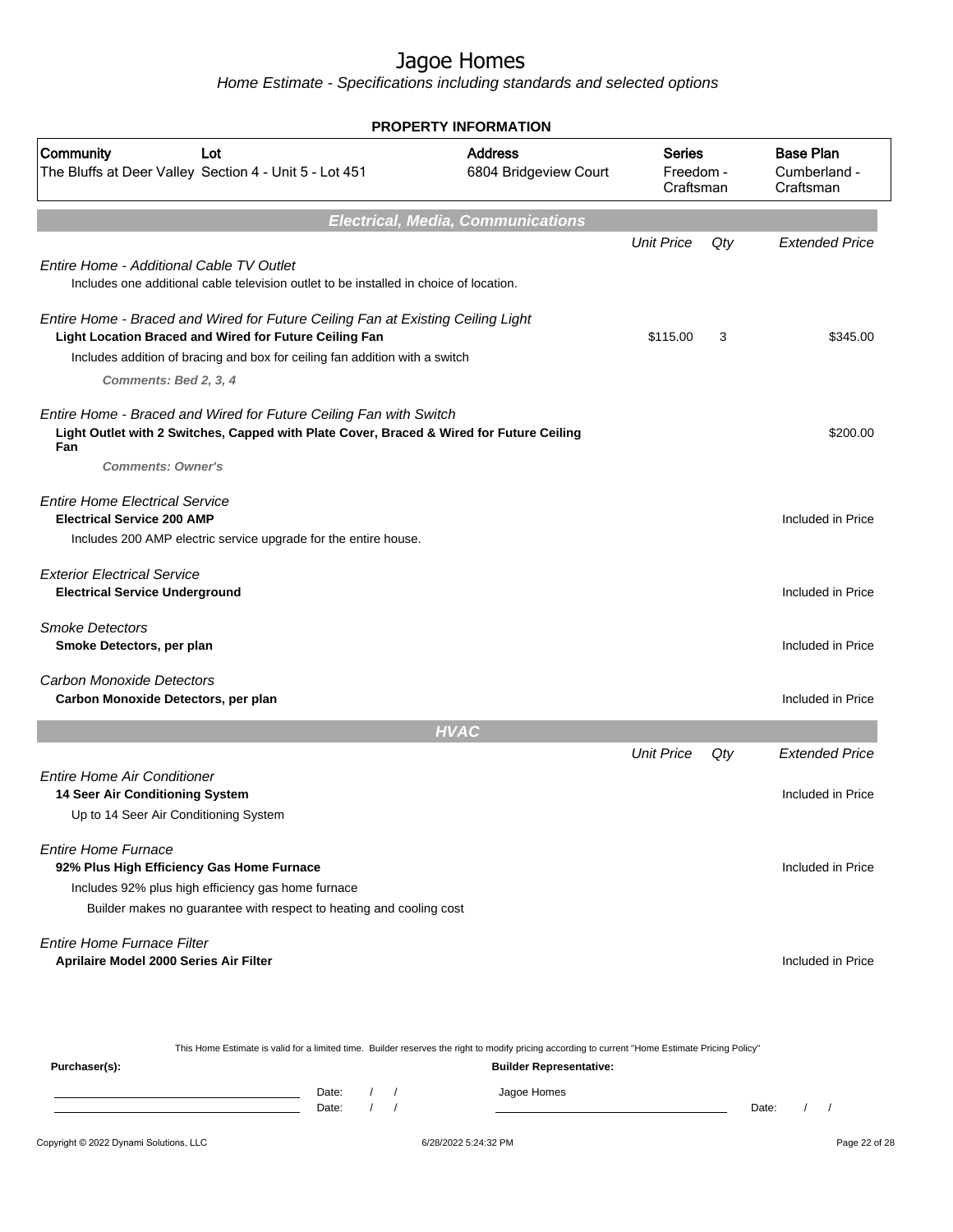Home Estimate - Specifications including standards and selected options

|                                                                                                                                                                                                                                   | <b>PROPERTY INFORMATION</b>             |                                         |     |                                               |
|-----------------------------------------------------------------------------------------------------------------------------------------------------------------------------------------------------------------------------------|-----------------------------------------|-----------------------------------------|-----|-----------------------------------------------|
| Community<br>Lot<br>The Bluffs at Deer Valley Section 4 - Unit 5 - Lot 451                                                                                                                                                        | <b>Address</b><br>6804 Bridgeview Court | <b>Series</b><br>Freedom -<br>Craftsman |     | <b>Base Plan</b><br>Cumberland -<br>Craftsman |
|                                                                                                                                                                                                                                   | <b>HVAC</b>                             |                                         |     |                                               |
|                                                                                                                                                                                                                                   |                                         | <b>Unit Price</b>                       | Qty | <b>Extended Price</b>                         |
| <b>Entire Home Thermostat</b><br><b>Programmable Thermostat</b>                                                                                                                                                                   |                                         |                                         |     | Included in Price                             |
| <b>Indoor Air Quality</b><br>Honeywell Fresh Air Ventilation System                                                                                                                                                               |                                         |                                         |     | Included in Price                             |
| <b>Entire Home Duct System</b><br><b>Flexible Duct</b>                                                                                                                                                                            |                                         |                                         |     | Included in Price                             |
| <b>Entire Home Return Air</b><br><b>Multiple Return Air Vents</b><br>One Return per Bedroom & One Central Return                                                                                                                  |                                         |                                         |     | Included in Price                             |
| Laundry Dryer Vent<br><b>Dryer Vent Vented to Outside</b>                                                                                                                                                                         |                                         |                                         |     | Included in Price                             |
|                                                                                                                                                                                                                                   | <b>Floor Coverings</b>                  |                                         |     |                                               |
| <b>Entire Home Carpet Selection</b><br>Mohawk Carpet   Top Card II<br>Our Proven Performer, Top Card II, offers colorfast and consistent solution dyed Everstrand<br>polyester fiber with a 15 yr Manufacturer Warranty.<br>Color |                                         | <b>Unit Price</b>                       | Qty | <b>Extended Price</b><br>Included in Price    |
| Selected Color: 901 Crystal Ball                                                                                                                                                                                                  |                                         |                                         |     | Included in Price                             |
| <b>Entire Home Carpet Pad</b><br>6# Carpet Pad                                                                                                                                                                                    |                                         |                                         |     | Included in Price                             |
| Family Room<br>Luxury Vinyl Plank   Mohawk Arrington<br>Mohawk's Arrington offers a water-resistant construction, comfort underfoot, and high<br>resistance to dents and scratches in a hardwood look.                            |                                         |                                         |     | \$655.00                                      |
| Color                                                                                                                                                                                                                             |                                         |                                         |     |                                               |
| Selected Color: Silver Strand AU892<br>Direction                                                                                                                                                                                  |                                         |                                         |     | Included in Price                             |
| Selected Direction: Side to Side                                                                                                                                                                                                  |                                         |                                         |     | Included in Price                             |
|                                                                                                                                                                                                                                   |                                         |                                         |     |                                               |
|                                                                                                                                                                                                                                   |                                         |                                         |     |                                               |

This Home Estimate is valid for a limited time. Builder reserves the right to modify pricing according to current "Home Estimate Pricing Policy" **Purchaser(s): Builder Representative:** Date: / / Jagoe Homes<br>Date: / / Jagoe Homes Date: / / Date: / /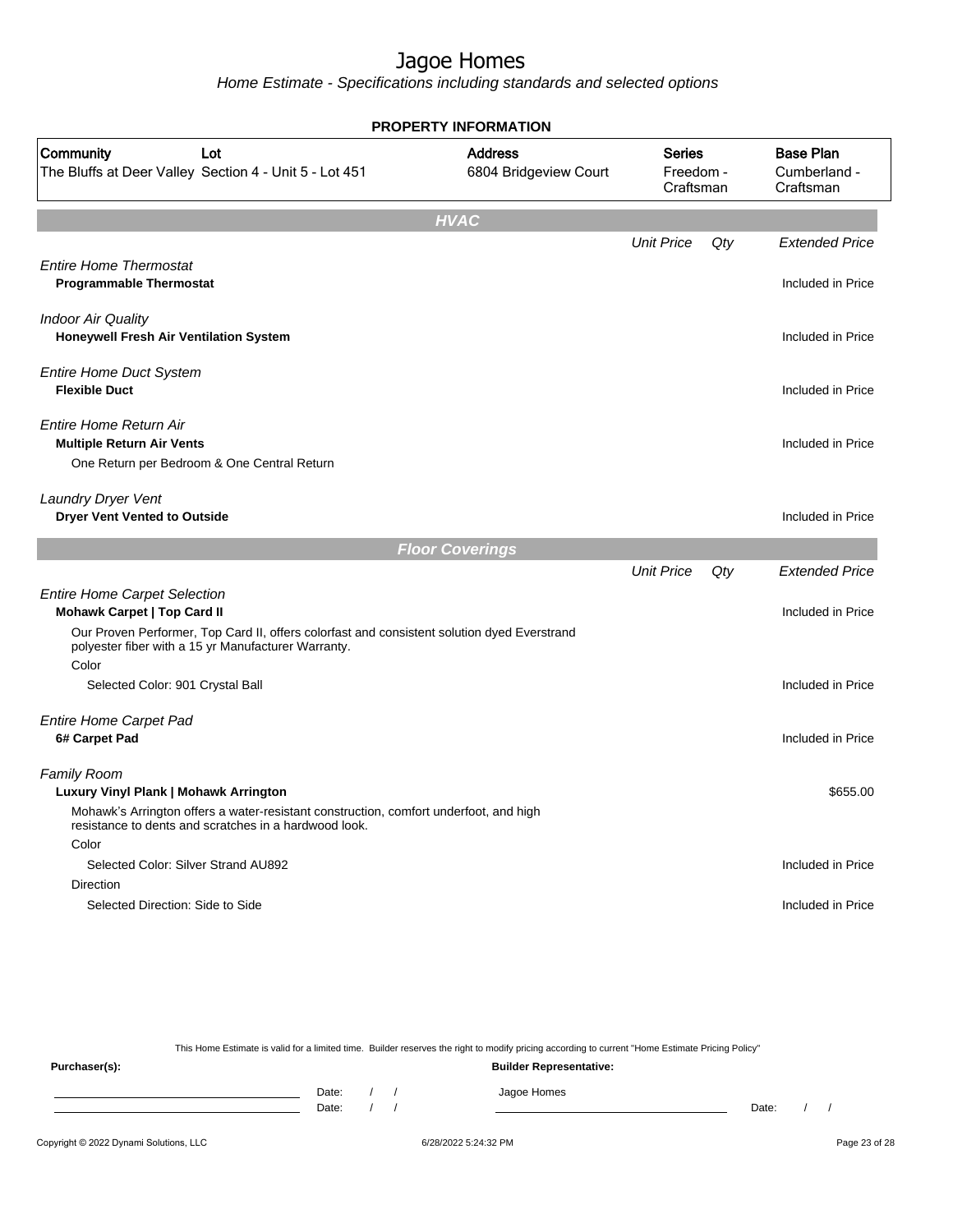Home Estimate - Specifications including standards and selected options

| <b>PROPERTY INFORMATION</b>                                                                                                                    |                                         |                                         |     |                                               |  |  |
|------------------------------------------------------------------------------------------------------------------------------------------------|-----------------------------------------|-----------------------------------------|-----|-----------------------------------------------|--|--|
| Community<br>Lot<br>The Bluffs at Deer Valley Section 4 - Unit 5 - Lot 451                                                                     | <b>Address</b><br>6804 Bridgeview Court | <b>Series</b><br>Freedom -<br>Craftsman |     | <b>Base Plan</b><br>Cumberland -<br>Craftsman |  |  |
|                                                                                                                                                | <b>Floor Coverings</b>                  |                                         |     |                                               |  |  |
|                                                                                                                                                |                                         | <b>Unit Price</b>                       | Qty | <b>Extended Price</b>                         |  |  |
| Foyer/Foyer Closet(s)<br>Luxury Vinyl Plank   Mohawk Arrington                                                                                 |                                         |                                         |     | Included in Price                             |  |  |
| Mohawk's Arrington offers a water-resistant construction, comfort underfoot, and high<br>resistance to dents and scratches in a hardwood look. |                                         |                                         |     |                                               |  |  |
| Color                                                                                                                                          |                                         |                                         |     |                                               |  |  |
| Selected Color: Silver Strand AU892                                                                                                            |                                         |                                         |     | Included in Price                             |  |  |
| Direction                                                                                                                                      |                                         |                                         |     |                                               |  |  |
| Selected Direction: Side to Side                                                                                                               |                                         |                                         |     | Included in Price                             |  |  |
| <b>Owner's Bath Flooring</b><br>Luxury Vinyl Plank   Mohawk Arrington                                                                          |                                         |                                         |     | Included in Price                             |  |  |
| Mohawk's Arrington offers a water-resistant construction, comfort underfoot, and high<br>resistance to dents and scratches in a hardwood look. |                                         |                                         |     |                                               |  |  |
| Color                                                                                                                                          |                                         |                                         |     |                                               |  |  |
| Selected Color: Silver Strand AU892                                                                                                            |                                         |                                         |     | Included in Price                             |  |  |
| Direction                                                                                                                                      |                                         |                                         |     |                                               |  |  |
| Selected Direction: Side to Side                                                                                                               |                                         |                                         |     | Included in Price                             |  |  |
| Kitchen/Dining Area/Back Hall                                                                                                                  |                                         |                                         |     |                                               |  |  |
| Luxury Vinyl Plank   Mohawk Arrington                                                                                                          |                                         |                                         |     | Included in Price                             |  |  |
| Mohawk's Arrington offers a water-resistant construction, comfort underfoot, and high<br>resistance to dents and scratches in a hardwood look. |                                         |                                         |     |                                               |  |  |
| Color                                                                                                                                          |                                         |                                         |     |                                               |  |  |
| Selected Color: Silver Strand AU892                                                                                                            |                                         |                                         |     | Included in Price                             |  |  |
| <b>Direction</b>                                                                                                                               |                                         |                                         |     |                                               |  |  |
| Selected Direction: Side to Side                                                                                                               |                                         |                                         |     | Included in Price                             |  |  |
| <b>Bath 2 Flooring</b>                                                                                                                         |                                         |                                         |     |                                               |  |  |
| Luxury Vinyl Plank   Mohawk Arrington                                                                                                          |                                         |                                         |     | Included in Price                             |  |  |
| Mohawk's Arrington offers a water-resistant construction, comfort underfoot, and high<br>resistance to dents and scratches in a hardwood look. |                                         |                                         |     |                                               |  |  |
| Color                                                                                                                                          |                                         |                                         |     |                                               |  |  |
| Selected Color: Silver Strand AU892                                                                                                            |                                         |                                         |     | Included in Price                             |  |  |
| <b>Direction</b>                                                                                                                               |                                         |                                         |     |                                               |  |  |
| Selected Direction: Side to Side                                                                                                               |                                         |                                         |     | Included in Price                             |  |  |
|                                                                                                                                                |                                         |                                         |     |                                               |  |  |

This Home Estimate is valid for a limited time. Builder reserves the right to modify pricing according to current "Home Estimate Pricing Policy"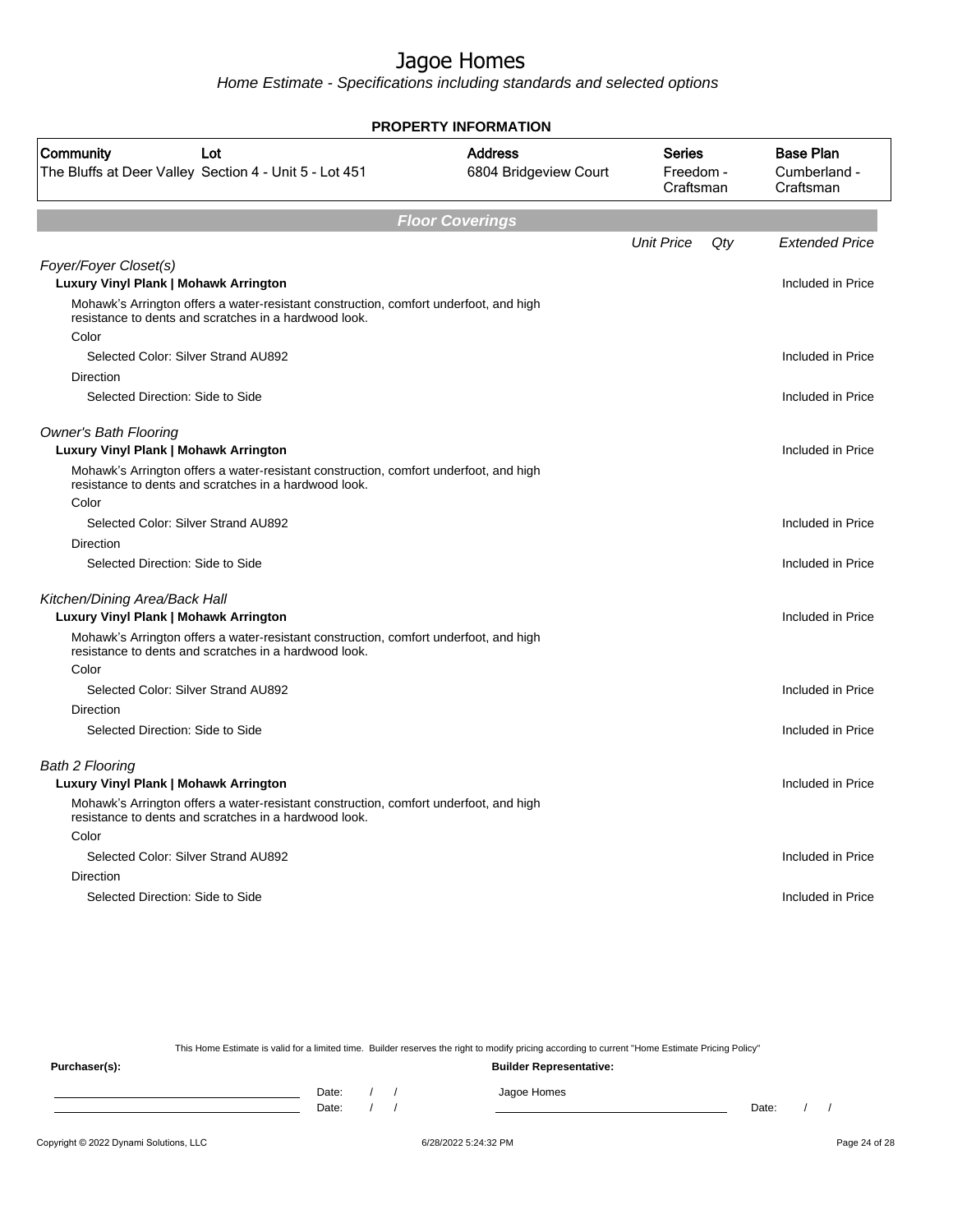Home Estimate - Specifications including standards and selected options

|                                                                                                                                                         | <b>PROPERTY INFORMATION</b>             |                                         |     |                                               |
|---------------------------------------------------------------------------------------------------------------------------------------------------------|-----------------------------------------|-----------------------------------------|-----|-----------------------------------------------|
| Community<br>Lot<br>The Bluffs at Deer Valley Section 4 - Unit 5 - Lot 451                                                                              | <b>Address</b><br>6804 Bridgeview Court | <b>Series</b><br>Freedom -<br>Craftsman |     | <b>Base Plan</b><br>Cumberland -<br>Craftsman |
|                                                                                                                                                         | <b>Floor Coverings</b>                  |                                         |     |                                               |
|                                                                                                                                                         |                                         | <b>Unit Price</b>                       | Qty | <b>Extended Price</b>                         |
| <b>Powder Room Flooring</b><br>Luxury Vinyl Plank   Mohawk Arrington                                                                                    |                                         |                                         |     | Included in Price                             |
| Mohawk's Arrington offers a water-resistant construction, comfort underfoot, and high<br>resistance to dents and scratches in a hardwood look.<br>Color |                                         |                                         |     |                                               |
| Selected Color: Silver Strand AU892                                                                                                                     |                                         |                                         |     | Included in Price                             |
| Direction                                                                                                                                               |                                         |                                         |     |                                               |
| Selected Direction: Side to Side                                                                                                                        |                                         |                                         |     | Included in Price                             |
| <b>Laundry Flooring</b>                                                                                                                                 |                                         |                                         |     |                                               |
| Luxury Vinyl Plank   Mohawk Arrington                                                                                                                   |                                         |                                         |     | Included in Price                             |
| Mohawk's Arrington offers a water-resistant construction, comfort underfoot, and high<br>resistance to dents and scratches in a hardwood look.          |                                         |                                         |     |                                               |
| Color                                                                                                                                                   |                                         |                                         |     |                                               |
| Selected Color: Silver Strand AU892<br>Direction                                                                                                        |                                         |                                         |     | Included in Price                             |
| Selected Direction: Side to Side                                                                                                                        |                                         |                                         |     | Included in Price                             |
|                                                                                                                                                         |                                         |                                         |     |                                               |
|                                                                                                                                                         | <b>Shelving</b>                         | <b>Unit Price</b>                       | Qty | <b>Extended Price</b>                         |
| <b>Owner's Closet Shelf &amp; Rod</b>                                                                                                                   |                                         |                                         |     |                                               |
| Closet Shelf 12" Shelf & Rod - 2 Runs Width of Closet - Supported 2'0" O.C. Vented                                                                      |                                         |                                         |     | Included in Price                             |
| Long Garment Hanging                                                                                                                                    |                                         |                                         |     |                                               |
| Selected Long Garment Hanging: None                                                                                                                     |                                         |                                         |     | Included in Price                             |
| <b>Standard Hanging</b>                                                                                                                                 |                                         |                                         |     |                                               |
| Selected Standard Hanging: Standard Hanging (42" & 84")                                                                                                 |                                         |                                         |     | Included in Price                             |
| Bedroom 2 Closet Shelf & Rod<br>Closet Shelf 12" Shelf & Rod - 2 Runs Width of Closet - Supported 2'0" O.C. Vented                                      |                                         |                                         |     | Included in Price                             |
| Long Garment Hanging                                                                                                                                    |                                         |                                         |     |                                               |
| Selected Long Garment Hanging: None                                                                                                                     |                                         |                                         |     | Included in Price                             |
| Standard Hanging                                                                                                                                        |                                         |                                         |     |                                               |
| Selected Standard Hanging: Standard Hanging (42" & 84")                                                                                                 |                                         |                                         |     | Included in Price                             |
| Bedroom 3 Closet Shelf & Rod                                                                                                                            |                                         |                                         |     |                                               |
| Closet Shelf 12" Shelf & Rod - 2 Runs Width of Closet - Supported 2'0" O.C. Vented                                                                      |                                         |                                         |     | Included in Price                             |
| Long Garment Hanging                                                                                                                                    |                                         |                                         |     |                                               |
| Selected Long Garment Hanging: None                                                                                                                     |                                         |                                         |     | Included in Price                             |
|                                                                                                                                                         |                                         |                                         |     |                                               |

This Home Estimate is valid for a limited time. Builder reserves the right to modify pricing according to current "Home Estimate Pricing Policy"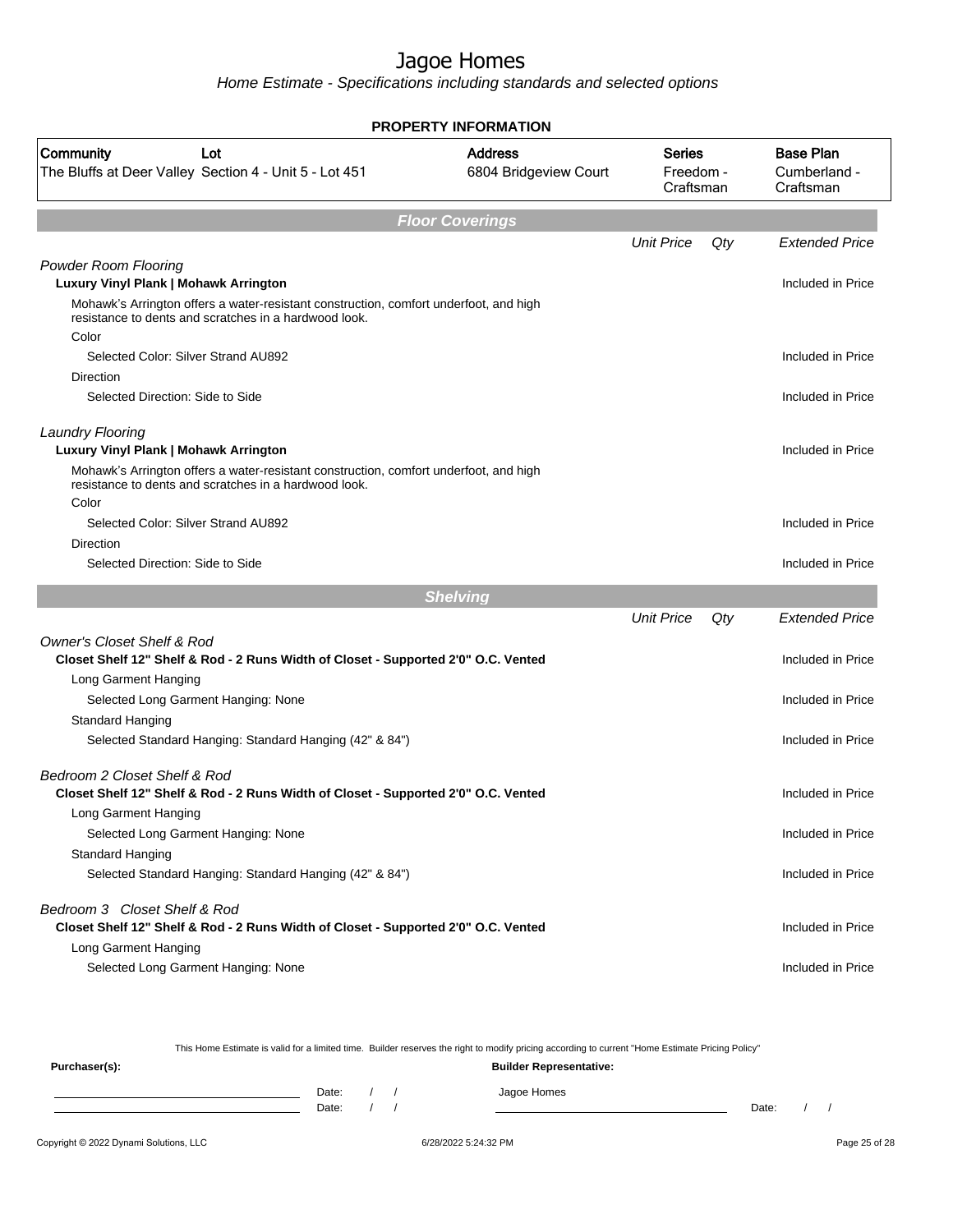Home Estimate - Specifications including standards and selected options

| <b>PROPERTY INFORMATION</b>                                                                                        |                                         |                                         |     |                                               |  |  |
|--------------------------------------------------------------------------------------------------------------------|-----------------------------------------|-----------------------------------------|-----|-----------------------------------------------|--|--|
| Community<br>Lot<br>The Bluffs at Deer Valley Section 4 - Unit 5 - Lot 451                                         | <b>Address</b><br>6804 Bridgeview Court | <b>Series</b><br>Freedom -<br>Craftsman |     | <b>Base Plan</b><br>Cumberland -<br>Craftsman |  |  |
|                                                                                                                    | <b>Shelving</b>                         |                                         |     |                                               |  |  |
| Bedroom 3 Closet Shelf & Rod<br>Standard Hanging                                                                   |                                         | <b>Unit Price</b>                       | Qty | <b>Extended Price</b>                         |  |  |
| Selected Standard Hanging: Standard Hanging (42" & 84")                                                            |                                         |                                         |     | Included in Price                             |  |  |
| Bedroom 4 Closet Shelf & Rod<br>Closet Shelf 12" Shelf & Rod - 2 Runs Width of Closet - Supported 2'0" O.C. Vented |                                         |                                         |     | Included in Price                             |  |  |
| Long Garment Hanging<br>Selected Long Garment Hanging: None<br>Standard Hanging                                    |                                         |                                         |     | Included in Price                             |  |  |
| Selected Standard Hanging: Standard Hanging (42" & 84")                                                            |                                         |                                         |     | Included in Price                             |  |  |
| <b>Entire Home Storage Shelf</b><br>Storage Shelf 12" and 16" deep- Vented (per plan)                              |                                         |                                         |     | Included in Price                             |  |  |
|                                                                                                                    | <b>Foundations</b>                      |                                         |     |                                               |  |  |
| <b>Entire Home Footing Size</b><br>19" Wide x 8" Deep, 3000 psi,                                                   |                                         | <b>Unit Price</b>                       | Qty | <b>Extended Price</b><br>Included in Price    |  |  |
|                                                                                                                    | <b>Framing</b>                          |                                         |     |                                               |  |  |
|                                                                                                                    |                                         | <b>Unit Price</b>                       | Qty | <b>Extended Price</b>                         |  |  |
| Entire Home 2 x 4 Wall Studs<br>Studs 2 x 4 @ 16" oc, SPF Grade                                                    |                                         |                                         |     | Included in Price                             |  |  |
| Entire Home 2 x 6 Wall Studs<br>Studs 2 x 6 @ 24" oc, SPF Grade (Per Plan)                                         |                                         |                                         |     | Included in Price                             |  |  |
| <b>Entire Home Exterior Wall Sheathing</b><br>Exterior Wall Sheathing (7/16" OSB &/or 1/2" Styrofoam)              |                                         |                                         |     | Included in Price                             |  |  |
| Entire Home Exterior Wall House Wrap<br><b>Exterior Wall Covering House Wrap</b>                                   |                                         |                                         |     | Included in Price                             |  |  |
| <b>Entire Home Foundation Plates</b><br><b>Foundation Plates treated yellow pine</b>                               |                                         |                                         |     | Included in Price                             |  |  |
| Entire Home - Sub Floor (Where Applicable)<br>Sub Floor 3/4" OSB T&G, glued & screwed or nailed                    |                                         |                                         |     | Included in Price                             |  |  |

Copyright © 2022 Dynami Solutions, LLC <br>
6/28/2022 5:24:32 PM Page 26 of 28 This Home Estimate is valid for a limited time. Builder reserves the right to modify pricing according to current "Home Estimate Pricing Policy" **Purchaser(s): Builder Representative:** Date: / / Jagoe Homes<br>Date: / / Jagoe Homes Date: / / **Date: / / 2006** Date: / / / Date: / / /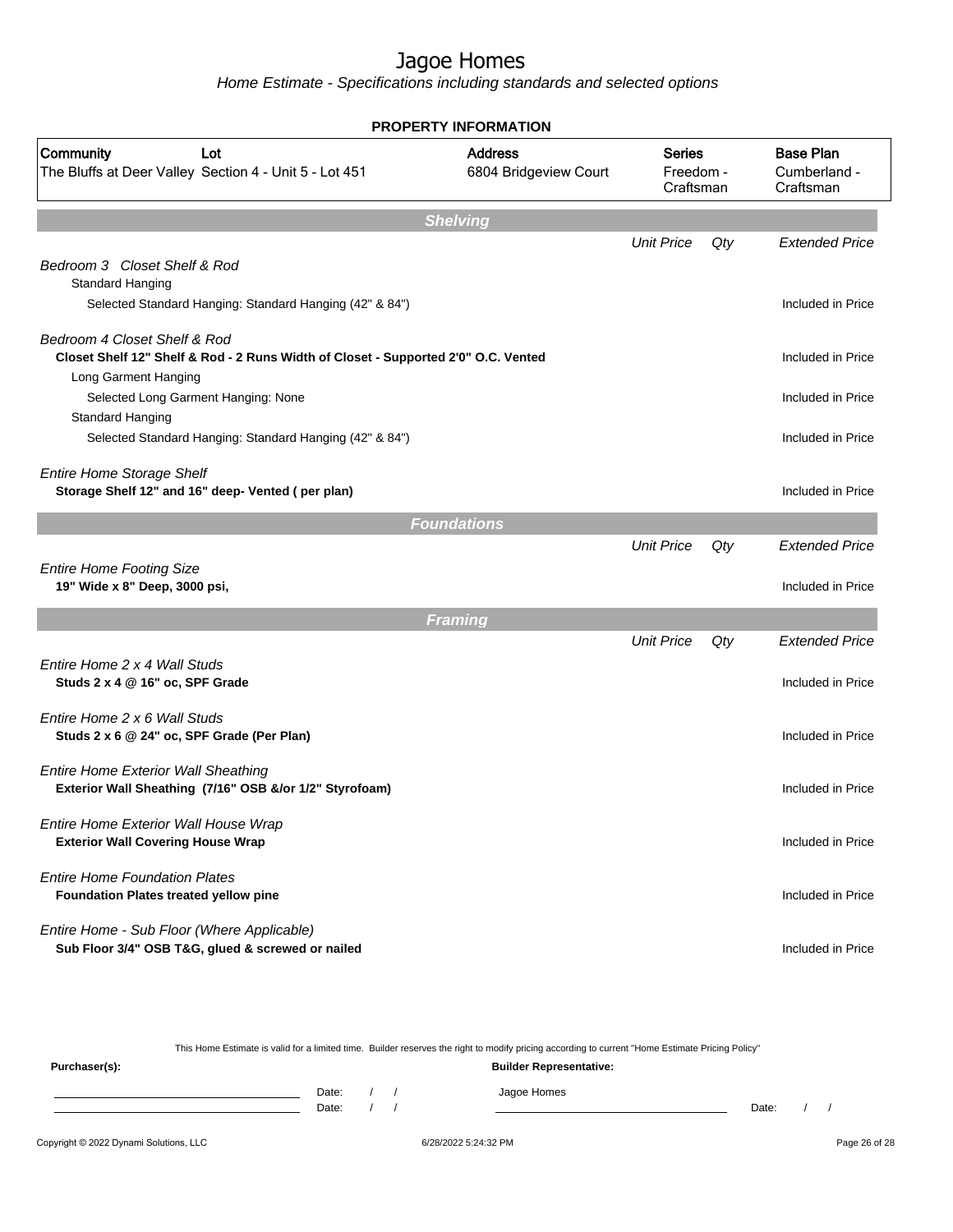Home Estimate - Specifications including standards and selected options

|                                                                                                                           | <b>PROPERTY INFORMATION</b>             |                                         |     |                                               |
|---------------------------------------------------------------------------------------------------------------------------|-----------------------------------------|-----------------------------------------|-----|-----------------------------------------------|
| Community<br>Lot<br>The Bluffs at Deer Valley Section 4 - Unit 5 - Lot 451                                                | <b>Address</b><br>6804 Bridgeview Court | <b>Series</b><br>Freedom -<br>Craftsman |     | <b>Base Plan</b><br>Cumberland -<br>Craftsman |
|                                                                                                                           | <b>Framing</b>                          |                                         |     |                                               |
|                                                                                                                           |                                         | <b>Unit Price</b>                       | Qty | <b>Extended Price</b>                         |
| Main Level Ceiling Heights<br>Interior Flat Ceiling Height 9'0"<br>Certain ceiling heights may vary.                      |                                         |                                         |     | Included in Price                             |
| Per Plan Roof Trusses<br><b>Roof Trusses</b>                                                                              |                                         |                                         |     | Included in Price                             |
| <b>Roof Sheathing</b><br>Roof Sheathing 7/16" OSB                                                                         |                                         |                                         |     | Included in Price                             |
| 2nd Level Ceiling Heights<br>Interior Flat Ceiling Height 8'0"<br>Certain ceiling heights may vary.                       |                                         |                                         |     | Included in Price                             |
| 2nd Floor Floor System<br>14" I-Joists (Spacing per Mfg)                                                                  |                                         |                                         |     | Included in Price                             |
|                                                                                                                           | <b>Landscaping &amp; Yard</b>           |                                         |     |                                               |
| <b>Exterior Lawn Sod</b><br>Sod All of Yard, Fescue & Bluegrass (Excludes Areas with Brush & Trees & Retention<br>Basins) |                                         | <b>Unit Price</b>                       | Qty | <b>Extended Price</b><br>Included in Price    |
| Shrubs & Trees<br>Shrubs & Trees 5/18" shrubs, 3/3' upright shrubs, 1 tree and landscape mulch                            |                                         |                                         |     | Included in Price                             |
|                                                                                                                           | <b>Ventilation</b>                      |                                         |     |                                               |
|                                                                                                                           |                                         | <b>Unit Price</b>                       | Qty | <b>Extended Price</b>                         |
| <b>Bath Vent Fans</b><br><b>Bath Fans Vented to Exterior</b>                                                              |                                         |                                         |     | Included in Price                             |
| Kitchen Range Hood or Microwave Hood Vent<br>Kitchen Range Hood or Microwave Hood Vented to Exterior                      |                                         |                                         |     | Included in Price                             |
| Roof Whirlybird<br>Aluminum Turbine Ventilator "Whirlybird", by design                                                    |                                         |                                         |     | Included in Price                             |
| <b>Home Soffit Vents</b><br>Soffit Vent Continuous Perforated Vinyl                                                       |                                         |                                         |     | Included in Price                             |
|                                                                                                                           |                                         |                                         |     |                                               |

|               |                                |  |  | This Home Estimate is valid for a limited time. Builder reserves the right to modify pricing according to current "Home Estimate Pricing Policy" |       |  |  |
|---------------|--------------------------------|--|--|--------------------------------------------------------------------------------------------------------------------------------------------------|-------|--|--|
| Purchaser(s): | <b>Builder Representative:</b> |  |  |                                                                                                                                                  |       |  |  |
|               | Date:                          |  |  | Jagoe Homes                                                                                                                                      |       |  |  |
|               | Date:                          |  |  |                                                                                                                                                  | Date: |  |  |
|               |                                |  |  |                                                                                                                                                  |       |  |  |